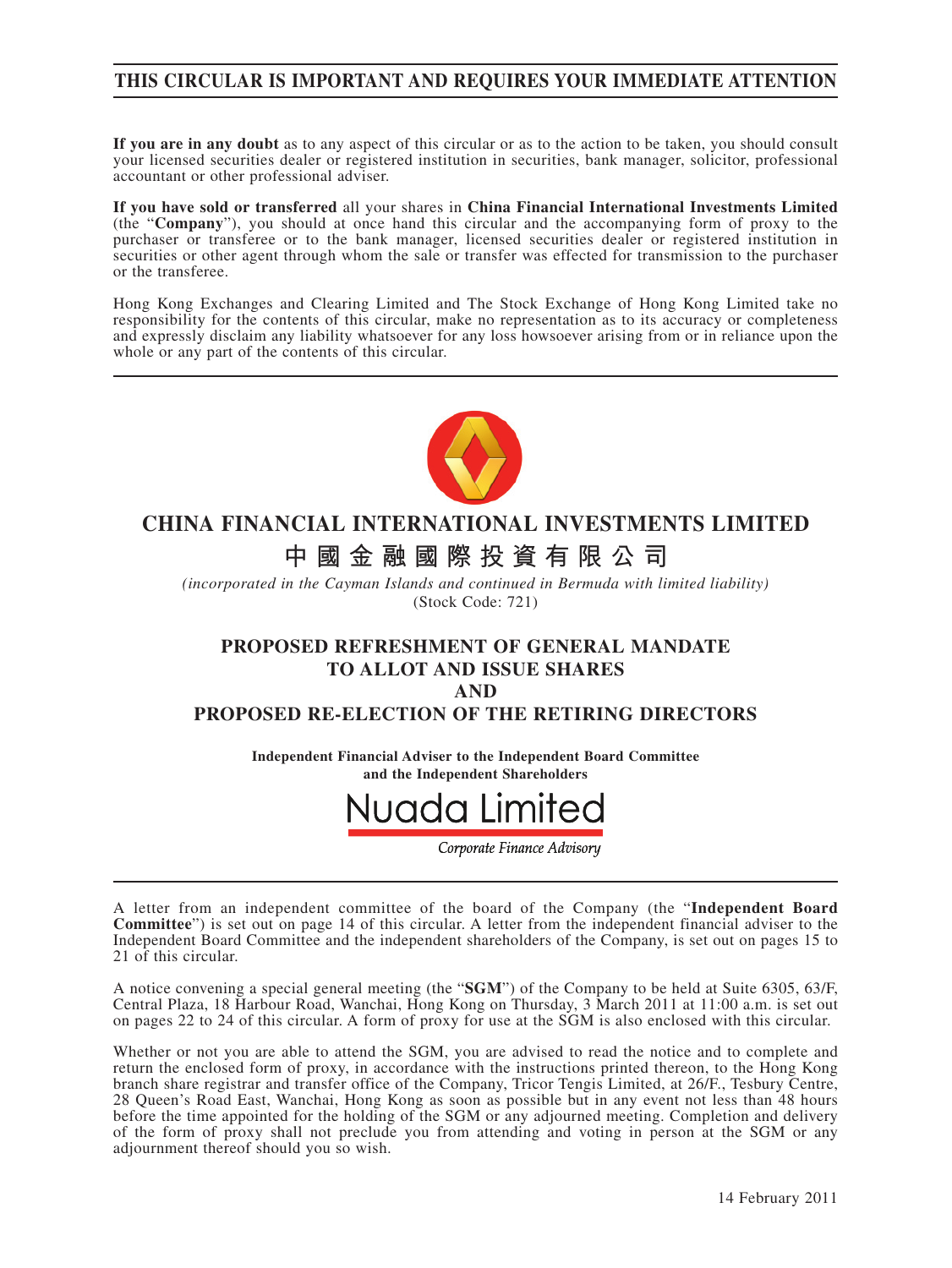# **CONTENTS**

### *Page*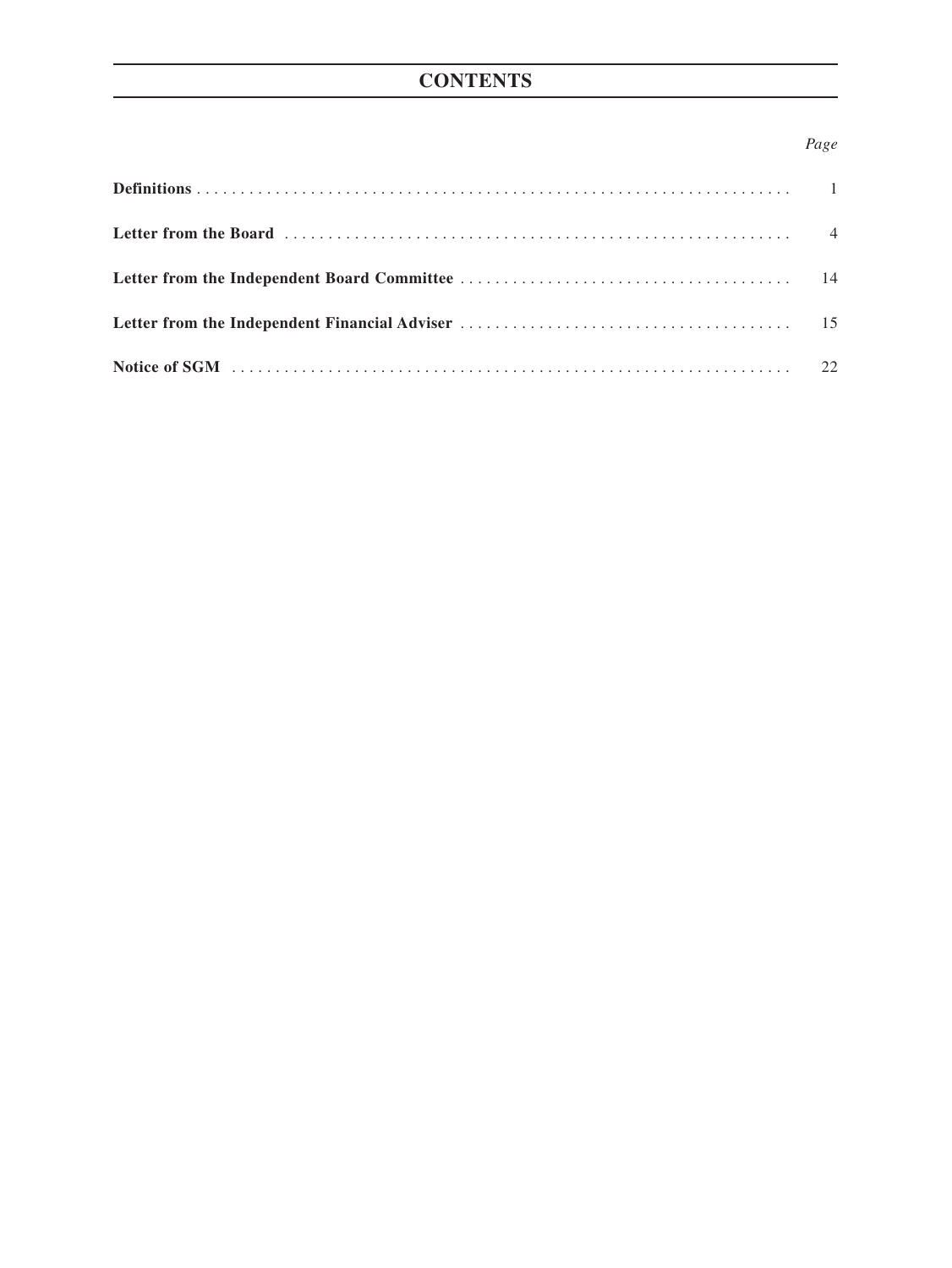# **DEFINITIONS**

*In this circular, unless the context otherwise requires, the following expressions shall have the following meanings:*

| "Acquisition Announcement"      | the announcement of the Company dated 2 December 2010<br>in relation to the entering into the Three Agreements and the<br>Framework Agreement                                                                                                           |  |  |
|---------------------------------|---------------------------------------------------------------------------------------------------------------------------------------------------------------------------------------------------------------------------------------------------------|--|--|
| "AGM"                           | the annual general meeting of the Company held on 30 November<br>2010 in which the Shareholders had approved, among other<br>matters, the Current General Mandate                                                                                       |  |  |
| "associates"                    | have the same meaning as ascribed in the Listing Rules                                                                                                                                                                                                  |  |  |
| "Board"                         | the board of Directors, including all independent non-executive<br>Directors                                                                                                                                                                            |  |  |
| "Company"                       | China Financial International Investments Limited, a company<br>incorporated in the Cayman Islands and continued in Bermuda<br>with limited liability and the issued Shares are listed on the main<br>board of the Stock Exchange                       |  |  |
| "Current General Mandate"       | the general mandate approved at the AGM to grant to the Directors<br>to allot and issue Shares of up to 20% of the share capital of<br>the Company in issue on the date of the passing of the relevant<br>ordinary resolution, i.e. 30 November 2010    |  |  |
| " $Directory$ "                 | director(s) of the Company                                                                                                                                                                                                                              |  |  |
| "Framework Agreement"           | a non-binding framework agreement in respect of the Possible<br>Acquisition                                                                                                                                                                             |  |  |
| "Group"                         | the Company and its subsidiaries                                                                                                                                                                                                                        |  |  |
| "Hong Kong"                     | the Hong Kong Special Administrative Region of the People's<br>Republic of China                                                                                                                                                                        |  |  |
| "Independent Board Committee"   | an independent committee of the Board, comprising all the<br>independent non-executive Directors, to advise the Independent<br>Shareholders as to the fairness and reasonableness of the grant of<br>the New General Mandate                            |  |  |
| "Independent Financial Adviser" | Nuada Limited, a licensed corporation to carry out type 6<br>(advising on corporate finance) regulated activity as defined under<br>the SFO, being independent financial adviser to the Independent<br>Board Committee and the Independent Shareholders |  |  |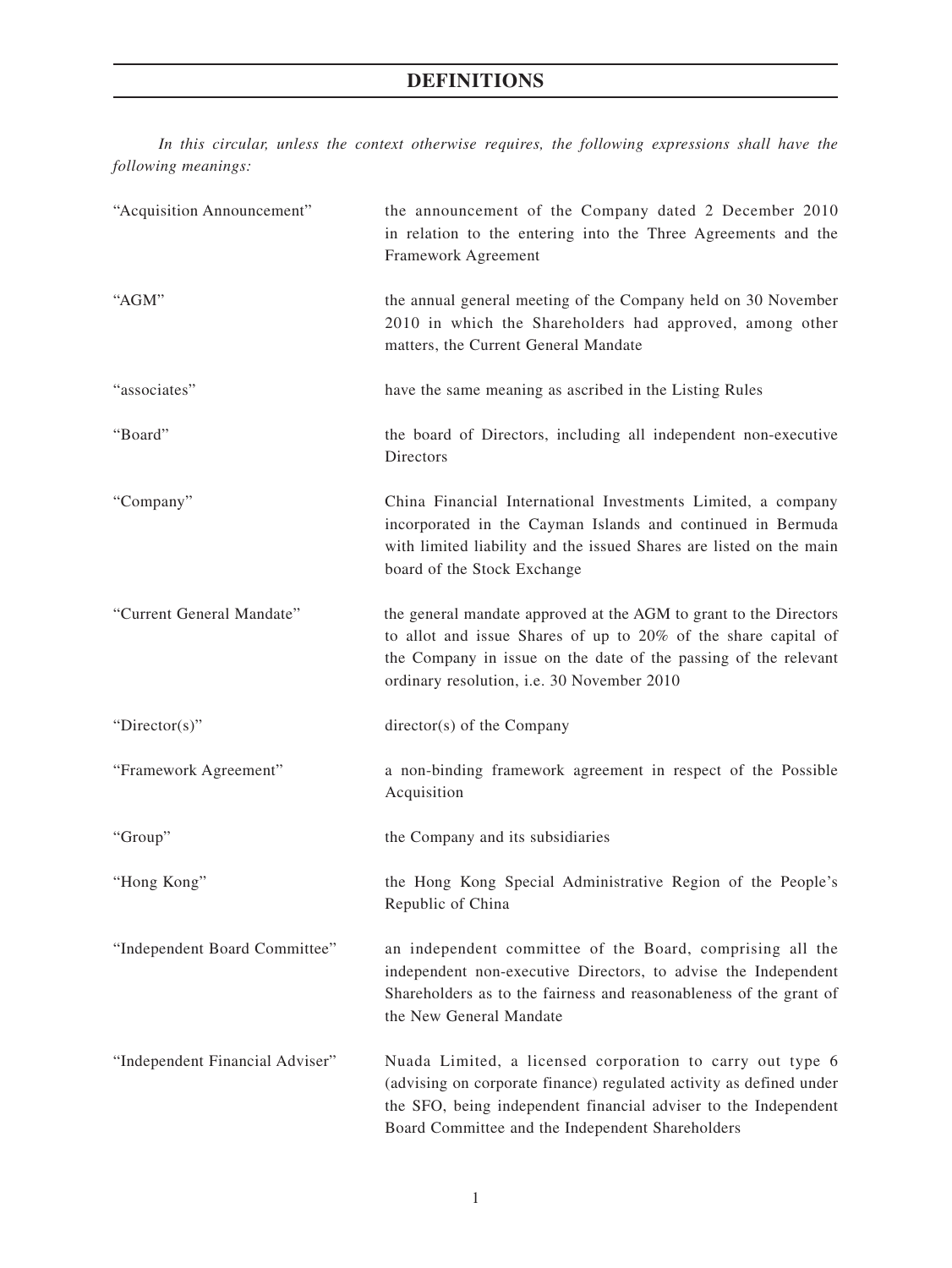# **DEFINITIONS**

| "Independent Shareholders" | Shareholder(s) other than the Directors (excluding the independent<br>non-executive Directors) and the chief executive of the Company<br>and their respective associates                                                                                                                                                                                           |
|----------------------------|--------------------------------------------------------------------------------------------------------------------------------------------------------------------------------------------------------------------------------------------------------------------------------------------------------------------------------------------------------------------|
| "Investments"              | the investments in three companies in the PRC pursuant to the<br>Three Agreements                                                                                                                                                                                                                                                                                  |
| "Latest Practicable Date"  | 11 February 2011, being the latest practicable date prior to the<br>printing of this circular for ascertaining certain information in this<br>circular                                                                                                                                                                                                             |
| "Listing Rules"            | the Rules Governing the Listing of Securities on the Stock<br>Exchange                                                                                                                                                                                                                                                                                             |
| "New General Mandate"      | the general mandate proposed to be granted to the Directors at the<br>SGM to allot, issue and otherwise deal with additional Shares not<br>exceeding 20% of the share capital of the Company in issue on the<br>date of the passing of the relevant ordinary resolution                                                                                            |
| "Possible Acquisition"     | a possible acquisition of not more than 30% equity interest in<br>a guarantee company in the PRC, details of which have been<br>disclosed in the Acquisition Announcement                                                                                                                                                                                          |
| "PRC"                      | The People's Republic of China, which for the purposes of this<br>circular, excluding Hong Kong, Macau Special Administrative<br>Region of the People's Republic of China and Taiwan                                                                                                                                                                               |
| "Proceeds"                 | funds raised from two sets of subscription agreements dated 16<br>November 2010 and 10 December 2010 respectively in the sum of<br>approximately HK\$223 million                                                                                                                                                                                                   |
| "SFO"                      | the Securities and Futures Ordinance (Chapter 571 of the Laws of<br>Hong Kong)                                                                                                                                                                                                                                                                                     |
| "SGM"                      | the special general meeting of the Company to be convened<br>and held at Suite 6305, 63/F, Central Plaza, 18 Harbour Road,<br>Wanchai, Hong Kong on Thursday, 3 March 2011 at 11:00 a.m. to<br>consider and, if appropriate, to approve the ordinary resolutions<br>contained in the notice of the meeting which are set out on pages<br>22 to 24 of this circular |
| "Share $(s)$ "             | ordinary share(s) of nominal value of HK\$0.01 each in the share<br>capital of the Company                                                                                                                                                                                                                                                                         |
| "Shareholder(s)"           | $holder(s)$ of the Share $(s)$                                                                                                                                                                                                                                                                                                                                     |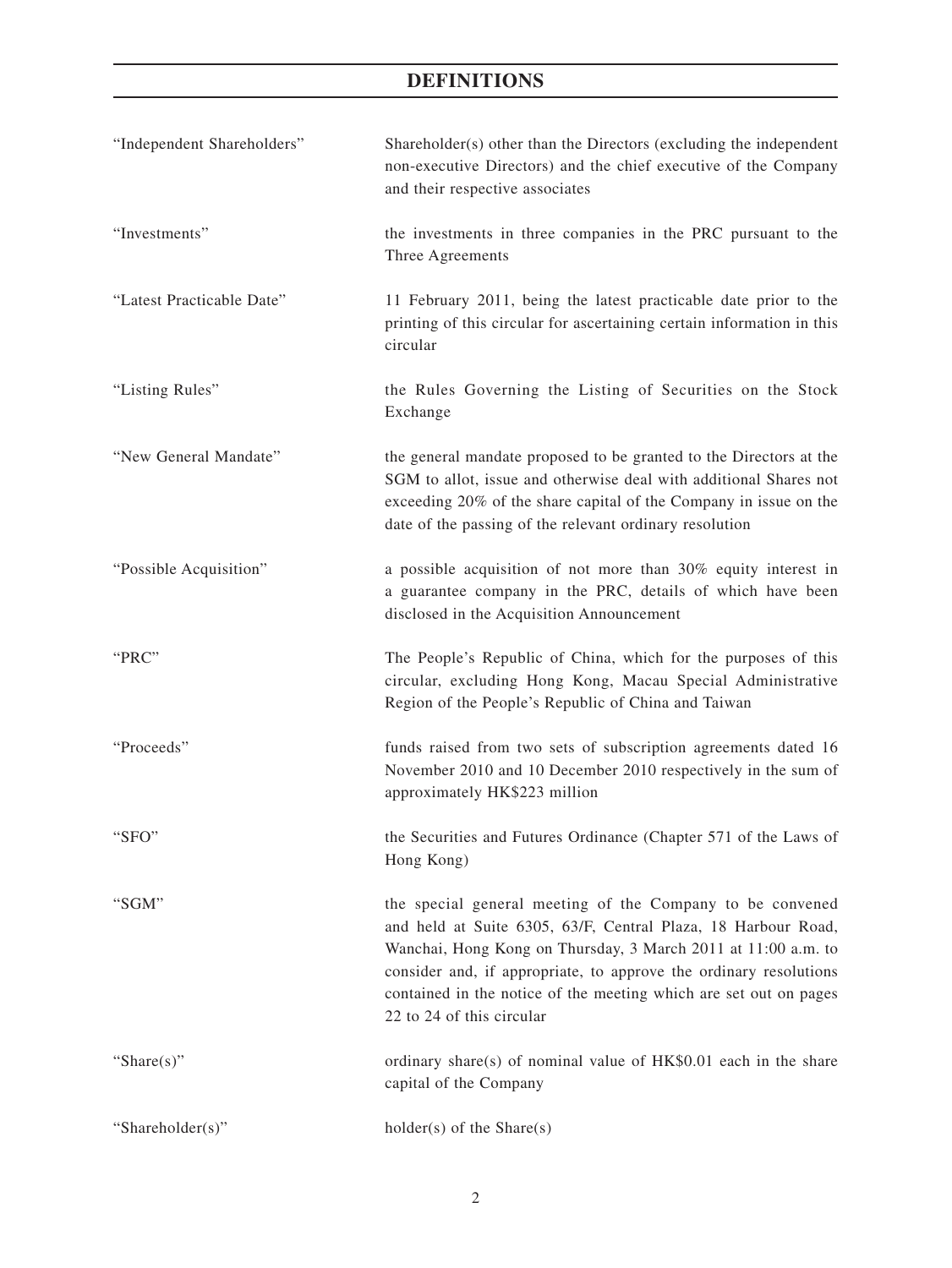# **DEFINITIONS**

| "Stock Exchange"               | The Stock Exchange of Hong Kong Limited                                                                                                                                                                                                                                                                                                                                                                                                           |
|--------------------------------|---------------------------------------------------------------------------------------------------------------------------------------------------------------------------------------------------------------------------------------------------------------------------------------------------------------------------------------------------------------------------------------------------------------------------------------------------|
| "Subscriptions"                | the subscriptions by eleven subscribers (namely, Asia Unite<br>Limited, Hanyang Investment Management (Hong Kong) Co.,<br>Limited, Yu Hing Fat International Trading Company Limited,<br>Xing Yue Investments Limited, Peng Xinliang, Tang Chunmei,<br>Xiao Baoping, Liu Wei Hong, Liu Zhong Xian, Su Guilin and<br>Ding Xia) for an aggregate of 596,960,000 Shares pursuant to the<br>eleven subscription agreements all dated 10 December 2010 |
| "Subscription Announcement(s)" | together, the announcements of the Company dated 16 November<br>2010 and 12 December 2010 respectively, each the "Subscription<br>Announcement"                                                                                                                                                                                                                                                                                                   |
| "Three Agreements"             | a subscription agreement dated 1 December 2010 and two joint<br>venture agreements both dated 1 December 2010 in respect of<br>the Investments, details of which have been disclosed in the<br><b>Acquisition Announcement</b>                                                                                                                                                                                                                    |
| "HK\$"                         | Hong Kong dollars, the lawful currency of Hong Kong                                                                                                                                                                                                                                                                                                                                                                                               |
| $``q_0"$                       | per cent.                                                                                                                                                                                                                                                                                                                                                                                                                                         |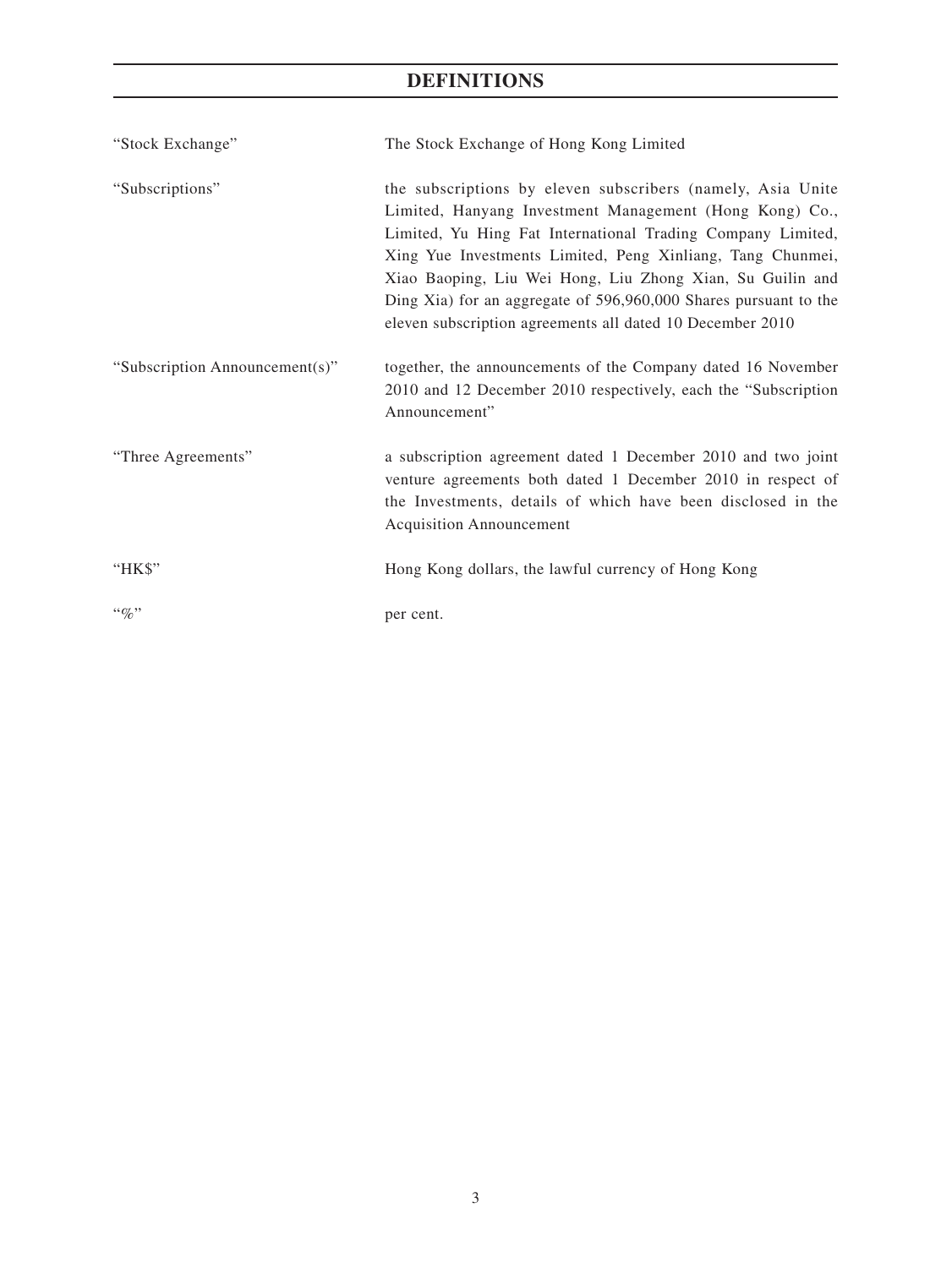

# **CHINA FINANCIAL INTERNATIONAL INVESTMENTS LIMITED**

**中國金融國際投資有限公司**

*(incorporated in the Cayman Islands and continued in Bermuda with limited liability)* (Stock Code: 721)

*Executive Directors: Registered office:* Mr. Du Lin Dong *(Chairman)* Clarendon House Mr. Liu Baorui 2 Church Street Mr. Pong Po Lam Paul Hamilton HM11

*Non-executive Directors:* Mr. Fung Cheuk Nang Clement *business in Hong Kong:* Mr. Ma Jie Suite 6305, 63/F Mr. Li Chaobo Central Plaza

*Independent non-executive Directors:* Wanchai, Hong Kong Dr. Cheung Wai Bun Charles *J.P.* Mr. Wan Hongchun Mr. Zeng Xianggao

Bermuda

Mr. Ding Xiaobin *Head office and principal place of* 18 Harbour Road

14 February 2011

*To the Shareholders*

Dear Sirs or Madams,

### **PROPOSED REFRESHMENT OF GENERAL MANDATE TO ALLOT AND ISSUE SHARES AND PROPOSED RE-ELECTION OF THE RETIRING DIRECTORS**

#### **INTRODUCTION**

The purpose of this circular is to provide you with the information relating to (i) the proposed grant of the New General Mandate; (ii) the recommendation from the Independent Board Committee to the Independent Shareholders on the proposed grant of the New General Mandate; (iii) the recommendation from the Independent Financial Adviser to the Independent Board Committee and the Independent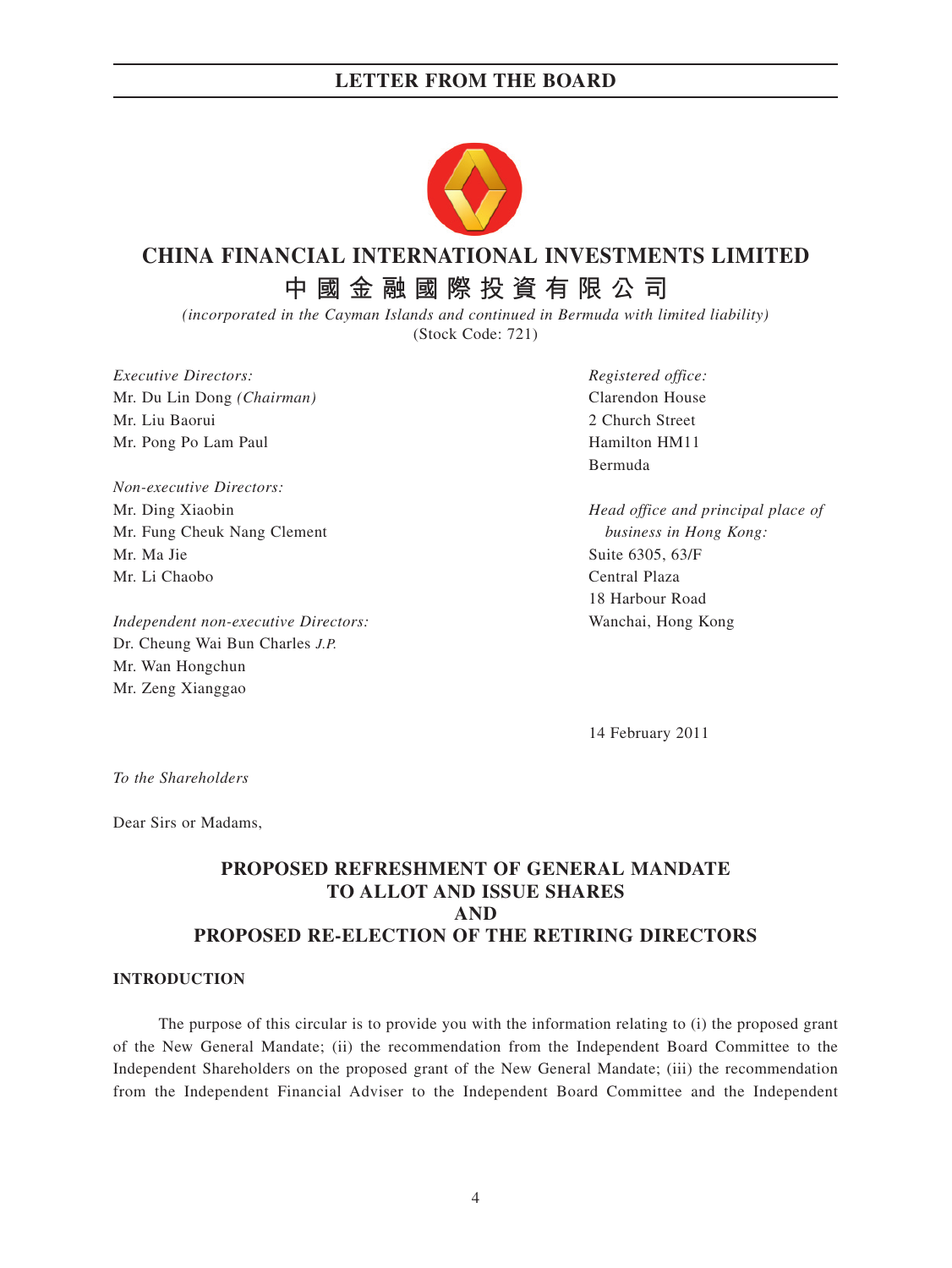Shareholders, on the proposed grant of the New General Mandate; (iv) the re-election of the retiring Directors; and (v) the notice of SGM, at which the necessary resolutions will be proposed to the Independent Shareholders and the Shareholders to consider and, if thought fit, approve the New General Mandate and re-election of retiring Directors respectively by way of poll.

#### **CURRENT GENERAL MANDATE**

At the AGM, Shareholders approved, among other things, an ordinary resolution to grant to the Directors the Current General Mandate to issue not more than 596,966,806 Shares, being 20% of the aggregate nominal amount of the issued share capital of the Company of 2,984,834,030 Shares as at the date of passing of the resolution.

During the period from the grant of the Current General Mandate to the Latest Practicable Date, 596,960,000 Shares out of the Current General Mandate have been or earmarked to be utilized by the Company for the Subscriptions. After such issue of Shares, the remaining number of Shares to be issued under the Current General Mandate have been reduced to 6,806.

Since the AGM and except for the proposed grant of the New General Mandate herein, the Company has not refreshed its general mandate granted at the AGM.

#### **PROPOSED GRANT OF NEW GENERAL MANDATE**

At the SGM, ordinary resolutions will be proposed to the Independent Shareholders that:

- (i) the Directors be granted the New General Mandate to allot and issue Shares not exceeding 20% of the share capital of the Company in issue as at the date of passing the relevant ordinary resolution; and
- (ii) the New General Mandate be extended to Shares repurchased by the Company pursuant to the repurchase mandate granted to the Directors at the AGM.

The Company has not refreshed the Current General Mandate since the AGM.

As at the Latest Practicable Date, the Company had an aggregate of 3,648,054,030 Shares in issue. Subject to the passing of the ordinary resolutions for the approval of the New General Mandate and on the basis that no further Shares are issued and/or repurchased by the Company between the Latest Practicable Date and the date of the SGM, the Company would be allowed under the New General Mandate to allot and issue up to 729,610,806 Shares, being 20% of the total number of Shares in issue as at the Latest Practicable Date.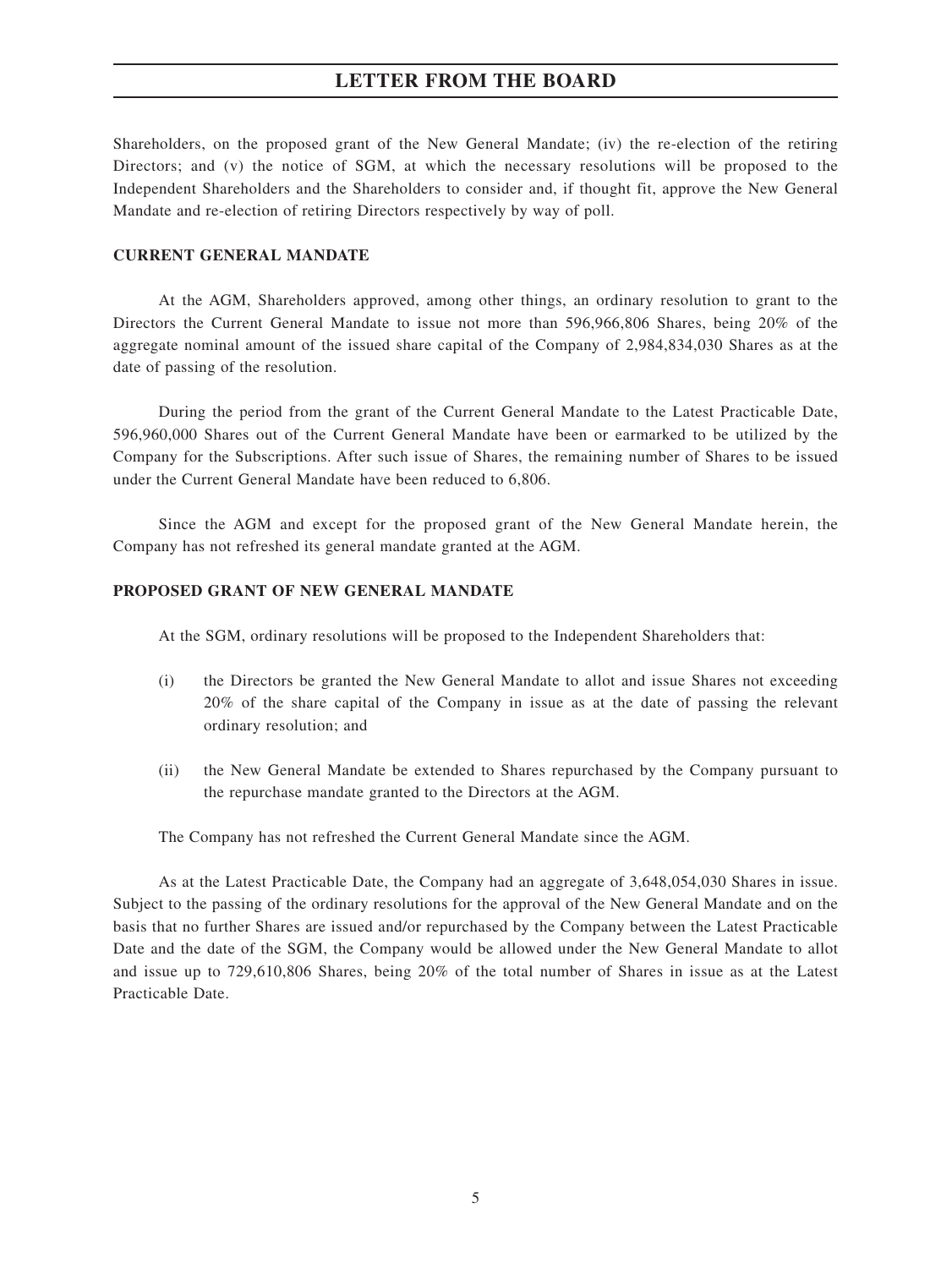#### **REASONS FOR THE NEW GENERAL MANDATE**

In order to maintain flexibility and provide discretion to the Directors to issue new Shares in the future which is necessary for the Group's funding needs and future business development, the Directors propose to the Independent Shareholders a resolution to grant the New General Mandate such that the Directors can exercise the power of the Company to issue new Shares up to 20% of the issued share capital of the Company as at the date of the SGM.

The Company has raised the Proceeds of approximately HK\$223 million from two sets of subscription agreements dated 16 November 2010 and 10 December 2010 respectively. As disclosed in the Subscription Announcements, such funds raised would be applied for potential investments in the PRC. Reference is also made to the Acquisition Announcement, as disclosed in the Acquisition Announcement, the Company is required to inject RMB111,000,000 (equivalent to approximately HK\$130,580,000) in respect of the Three Agreements. It is expected that if the Framework Agreement is materialised, the Company will further be required to inject up to approximately RMB330,000,000 (equivalent to approximately HK\$388,240,000).

As at the Latest Practicable Date, certain conditions of the Three Agreements have not yet fulfilled, the Proceeds has yet be used. It is expected that approximately HK\$131 million out of the Proceeds will be used as intended for the Investments in early 2011 when the conditions precedent of the Three Agreements will have been fulfilled. The remaining approximately HK\$93 million will be used for the Possible Acquisition if the Framework Agreement is materialised. In case the Framework Agreement is materialised, there will be a shortfall of approximately HK\$296 million. Though the Company considers to finance part of the Possible Acquisition by its internal resources, the Board also considers to have further fund raising in order to finance the Possible Acquisition.

As mentioned above that if the Framework Agreement is materialised, the Board considers that further fund raising is necessary in order to finance the Possible Acquisition. As disclosed in the Acquisition Announcement, the Directors are optimistic about the expansion of the Company's investments in guarantee and small loan business in the PRC which is believed will provide better business development and returns to the Company and its Shareholders as a whole. The Company believes that the embarkment on its investments in the financial industry in the PRC will have greater potential returns. The New General Mandate, which gives flexibility and ability to the Company for future equity fund raising, will enable to the Company to raise further fund, if in need, so as to capture future investment opportunities in the PRC, or otherwise, the Company may not be able to capture such opportunities when necessary.

Given that if the Framework Agreement materializes, the Company will be in need of the additional fund for such investment. Further, as the Company intends to intensify its investments in the financial sector, such as the guarantee or small loans business in the PRC, the Board often explore new fund raising opportunity, including but not limited to subscription or placing new Shares. However, the Board does not have specific investment plan and does not have any concrete fund raising plan as at the Latest Practicable Date.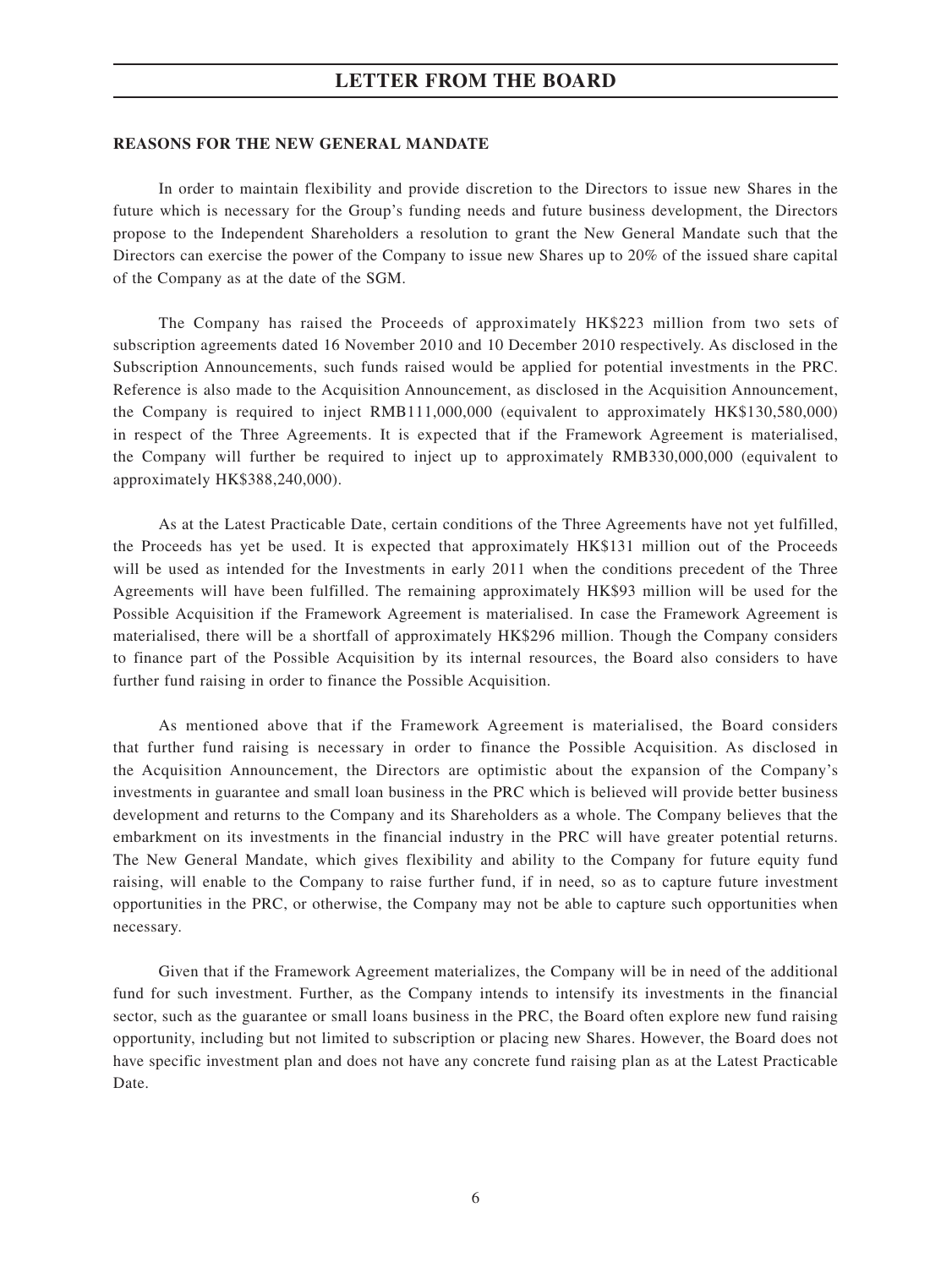The Board has no reservation to seek specific mandate from Shareholders when appropriate. However, the Board takes the view that for some fund raising activities, the potential investors may prefer to obtain the Shares swiftly i.e. within few days or at most within a week. Some potential investors may not be willing to wait for the approval of the Shareholders which takes more than a month under specific mandate. If such long time is required, the potential investors may have hesitation to subscribe for the Shares and the Company will lose such fund raising opportunity. Whether the Shares are to be allotted and issued pursuant to the general mandate or specific mandate really depends on the potential investors' preference. The Board therefore considers that the refreshment of New General Mandate is necessary as it can facilitate the Company to quickly capture fund raising opportunity and respond to the potential investors' need. As at the Latest Practicable Date, the Company has not yet reached agreement with any potential investors, it is pre-mature for the Company to seek for any specific mandate.

It is the Board's intention to intensify and expand the Company's investments in the PRC this year. In anticipation of future investments of the Company, further fund may or may not be required. The Board has considered to finance those investments by way of equity fund raising (either utilize the New General Mandate or by other equity fund raising activities) or debt financing but yet concluded. The Board does not have any further plan to refresh the general mandate before next annual general meeting as at the Latest Practicable Date. Notwithstanding the aforesaid, if in future the Company has used up the New General Mandate before the next annual general meeting, for the sake of maintaining the Company's flexibility to raise further fund in swift manner, the Board cannot exclude any possibility that further refreshment of the general mandate may or may not be required before the next annual general meeting.

During material times, no conflict of interests arising between the Company and the Directors in respect of any investments of the Company in the equity of unlisted company in Hong Kong and the PRC. Nevertheless, to the best knowledge, information and belief, some of the Directors may sometimes hold immaterial interests in the shares of listed companies in Hong Kong which the Company has also invested in during material times. The Board considers such scenario will not result in any genuine conflict of interests as the Company has adopted stringent measures and controls in preventing any potential conflict of interests becoming genuine conflict of interests between the Directors' personal investments and the Company's investments. In accordance with the Company's policy, unlisted equity investments decision of the Company will be made by the executive committee, which contains solely the executive Directors while the listed securities transactions are made by the investment manager of the Company. The other Directors who are not a member of the executive committee usually do not take part in the investment decision of the Company. In the event that any conflict of interests arises from between a member of executive committee and the Company's investments, such member shall not only abstain from voting in any decision in relating to the Company's investments which he/she has conflict of interests, but also not participate in any meeting in discussion of such Company's investment. During the last three years, there is no genuine conflict of interests arising from between the Directors' and the Company's investments.

In view of the above, the Directors consider the grant of the New General Mandate, which may or may not be utilised, is in the best interests of the Company and the Shareholders as a whole.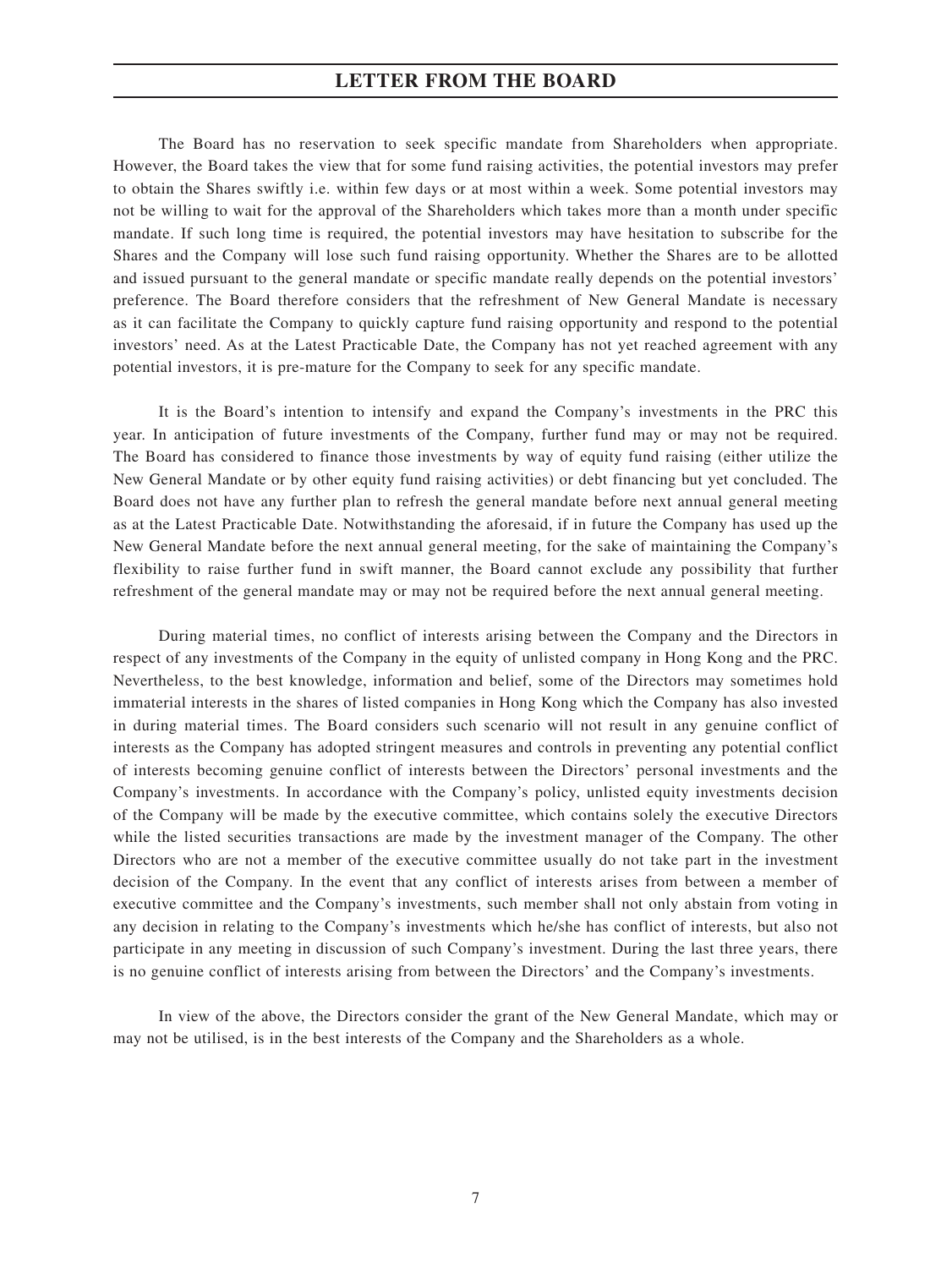### **INVESTMENTS OF THE COMPANY**

- (A) The following set out the top five investments made/bought by the Company from 1 July 2010 to the Latest Practicable Date:
	- (1) HSBC Holdings plc. (listed shares);
	- (2) PetroChina Company Limited (listed shares);
	- (3) CNOOC Limited (listed H shares).
	- (4) Jiangxi 933 Technology Development Company Limited (unlisted equity); and
	- (5) China Water Property Group Limited (listed shares).

Top-three realised investments gain during the period are:

- (1) China Water Property Group Limited (redemption of convertible bonds);
- (2) China Water Affairs Group Limited (listed shares); and
- (3) China COSCO Holdings Company Limited (listed H shares).

Top-three realised investments loss during the period are:

- (1) HSBC Holdings plc. (listed shares);
- (2) China Minsheng Banking Corporation Limited (listed H shares); and
- (3) Sinolink Worldwide Holdings Limited (listed shares).
- (B) The following set out the top ten investments made/bought by the Company from 1 July 2009 to 30 June 2010:
	- (1) HSBC Holdings plc. (listed shares);
	- (2) PetroChina Company Limited (listed H shares);
	- (3) China Water Property Group Limited (listed shares);
	- (4) China COSCO Holdings Company Limited (listed H shares);
	- (5) China Minsheng Banking Corporation Limited (listed H shares);
	- (6) Gan County Changxin Mining Company Limited (unlisted equity);
	- (7) China Water Affairs Group Limited (listed shares);
	- (8) Industrial and Commercial Bank of China Limited (listed H shares);
	- (9) Renhe Commercial Holdings Co. Limited (listed shares); and
	- (10) Sinolink Worldwide Holdings Limited (listed shares).

Top-three realised investments gain during the year are:

- (1) China Water Property Group Limited (conversion of convertible bonds);
- (2) China COSCO Holdings Company Limited (listed H shares); and
- (3) PetroChina Company Limited (listed H shares).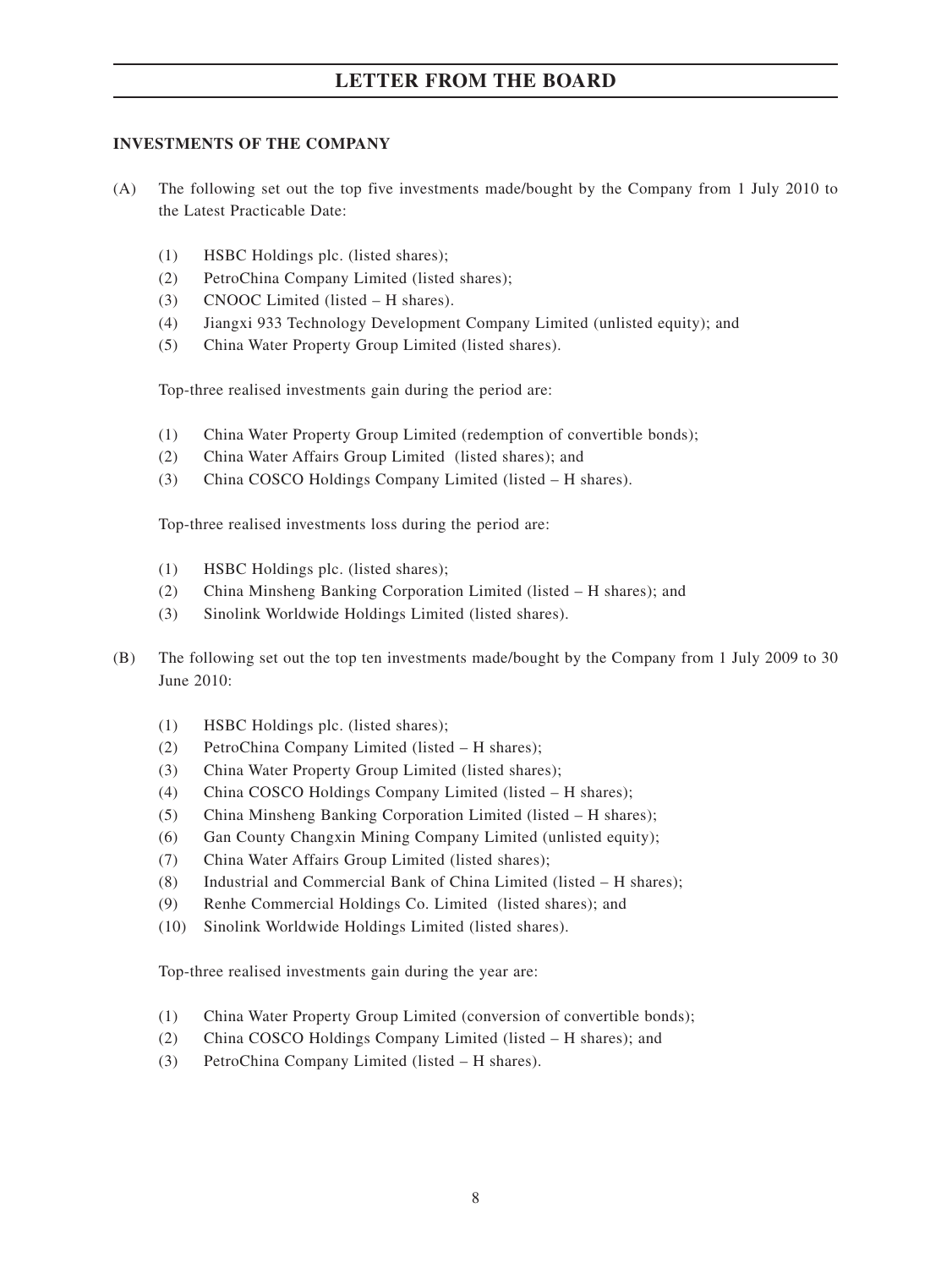Top-three realised investments loss during the year are:

- (1) China Water Property Group Limited (listed shares);
- (2) Guangzhou Shipyard International Company Limited (listed H shares); and
- (3) PICC Property and Casualty Company Limited (listed H shares).
- (C) The following set out the top ten investments made/bought by the Company from 1 July 2008 to 30 June 2009:
	- (1) China Water Property Group Limited (unlisted convertible bonds);
	- (2) HSBC Holdings plc. (listed shares);
	- (3) China COSCO Holdings Company Limited (listed H shares);
	- (4) China Water Affairs Group Limited (listed shares);
	- (5) PetroChina Company Limited (listed H shares);
	- (6) China Water Property Group Limited (listed shares);
	- (7) Industrial and Commercial Bank of China Limited (listed H shares);
	- (8) Bank of China Limited (listed H shares);
	- (9) Renhe Commercial Holdings Company Limited (listed shares); and
	- (10) Shui On Land Limited (listed shares).

Top-three realised investments gain during the year are:

- (1) CWIG Diaobingshan Windpower Company Limited (unlisted equity);
- (2) China Water Property Group Limited (conversion of convertible bonds); and
- (3) HSBC Holdings plc. (listed shares).

Top-three realised investments loss during the year are:

- (1) China COSCO Holdings Company Limited (listed H shares);
- (2) China Link Investment Group Limited ( unlisted equity); and
- (3) Zhongshan Chinese Standard Building Materials Company Limited (unlisted equity).
- (D) The following set out the top ten investments made/bought by the Company from 1 July 2007 to 30 June 2008:
	- (1) CWIG Diaobingshan Windpower Company Limited (unlisted equity);
	- (2) China Railway Group Limited (listed H shares);
	- (3) China Water Affairs Group Limited (listed shares);
	- (4) PetroChina Company Limited (listed H shares);
	- (5) China COSCO Holdings Company Limited (listed H shares);
	- (6) China Mobile Limited (listed shares);
	- (7) China Communications Construction Co. Limited (listed H shares);
	- (8) Ping An Insurance (Group) Company of China Limited (listed H shares);
	- (9) Bosideng International Holdings Limited (listed shares); and
	- (10) Kunlun Energy Co. Ltd. (formerly known As CNPC (Hong Kong) Limited) (listed Shares).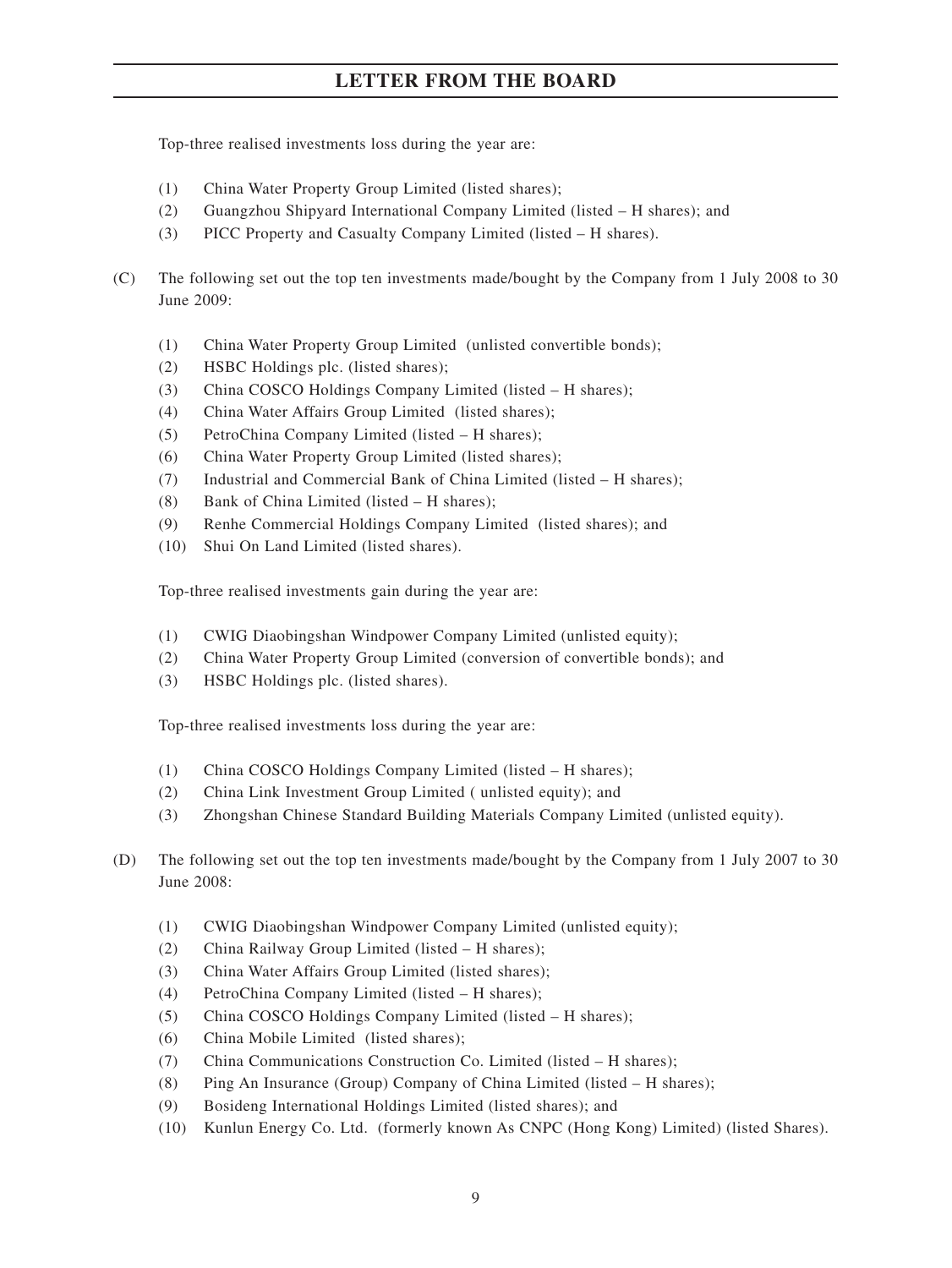Top-three realised investments gain during the year are:

- (1) China Railway Group Limited (listed H shares);
- (2) KWG Property Holding Limited (listed shares) ; and
- (3) PetroChina Company Limited (listed H shares).

Top-three realised investments loss during the year are:

- (1) China Petroleum & Chemical Corporation (listed H shares) ;
- (2) China Life Insurance Company Limited (listed H shares); and
- (3) China Flavors and Fragrances Company Limited (listed shares).

In view of the above, the Directors consider the grant of the New General Mandate, which may or may not be utilised, is in the best interests of the Company and the Shareholders as a whole.

#### **PROPOSED RE-ELECTION OF THE RETIRING DIRECTORS**

Pursuant to the bye-laws of the Company, Mr. Liu Baorui ("**Mr. Liu**") and Mr. Wan Hongchun ("**Mr. Wan**"), shall hold office until the SGM. Each of Mr. Liu and Mr. Wan, being eligible, will offer himself for re-election at the SGM. Pursuant to Rule 13.74 of the Listing Rules, a listed issuer shall disclose the details required under Rule 13.51(2) of the Listing Rules of any director(s) proposed to be reelected or proposed new director in the notice or accompanying circular to its shareholders of the relevant general meeting, if such re-election or appointment is subject to shareholders' approval at the relevant general meeting. The requisite details of Mr. Liu and Mr. Wan are set out below.

#### **Mr. Liu Baorui**

Mr. Liu, aged 53, is an executive Director and chief executive officer of the Company. He had been working in Shenzhen Development Bank (the "**Bank**") from 1998 to December 2010. Mr. Liu was the vice president of the Bank when he left the Bank in 2010. Mr. Liu also held the position of executive director of the Bank from December 2007 to May 2010. During his time in the Bank, Mr. Liu had been in charge of the corporate banking and retail banking business over long period of time. Mr. Liu was also in charge of merchant banking business and responsible for the provision of services, including but not limited to the investment, asset management, financial consultation, corporate capital re-organization (such as introducing the strategic investors or financial investors) and initial public offering for medium and large corporations in the PRC.

During his services in the Bank, Mr. Liu also supervised and managed the finance management department. With the leadership of Mr. Liu, the Bank created its own investment products under the brand-name of "SDB Wealth Management" which managed the client's asset value of approximately RMB70,000,000,000.

Before joining the Bank, Mr. Liu has been working with the People's Bank of China and the Agricultural Bank of China. Mr. Liu is also a board member and expert committee member of Financial Planning Standards Council of China, a member of the board of supervisors of China Unionpay Co., Ltd. and a part-time visiting lecturer in Nankai University in the PRC. Mr. Liu also obtained his Executive Master degree in Business at Shanghai Jiaotong University in 2005.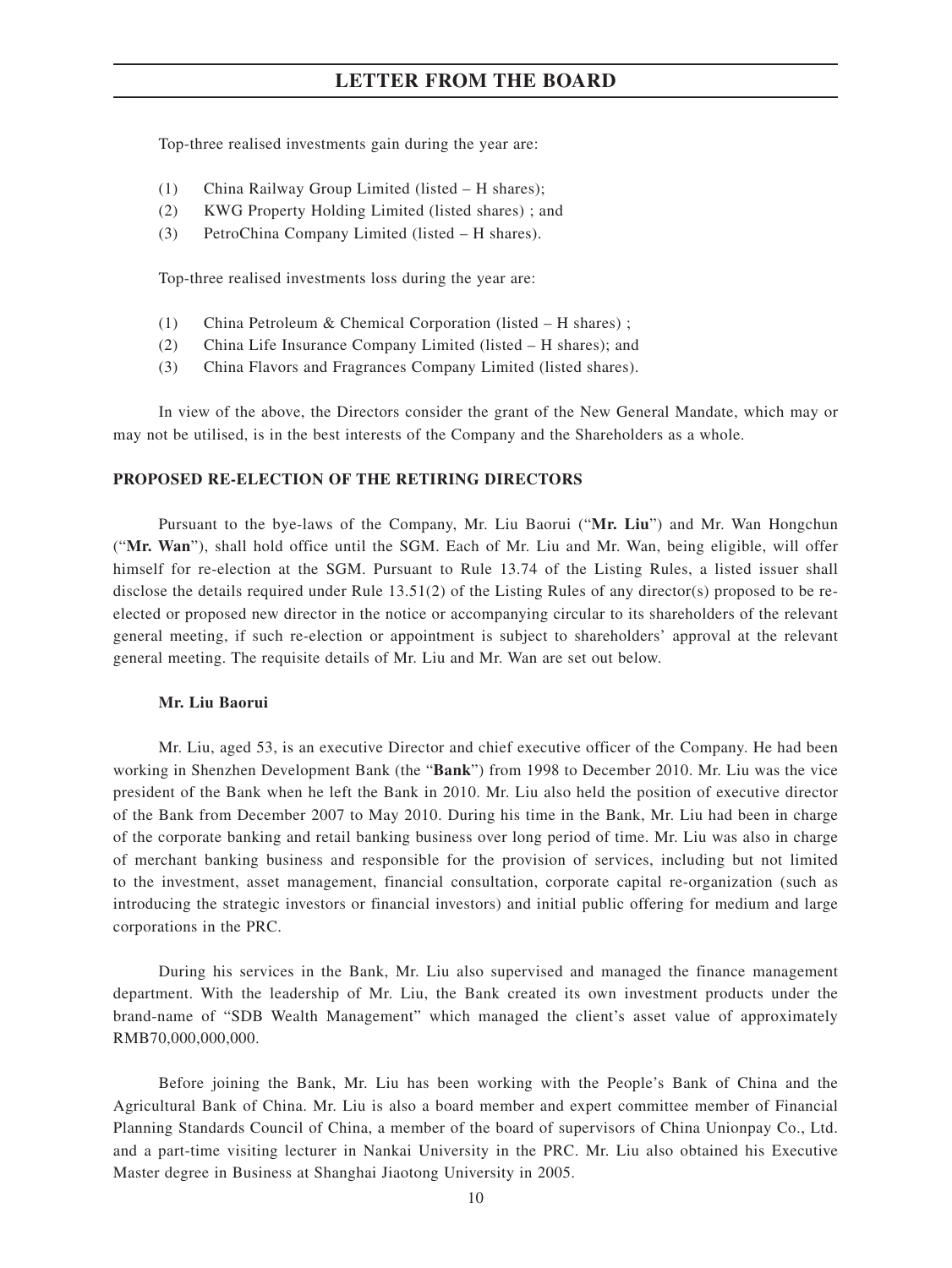Save as disclosed above, Mr. Liu did not hold any directorship in any other public companies the securities of which are listed on any securities market in Hong Kong or overseas over the last three years.

Mr. Liu has entered into a service agreement with the Company for a fixed term of three years. Pursuant to the service agreement, Mr. Liu is entitled to receive a fixed annual emolument of HK\$5,000,000, such emolument is determined by the remuneration committee of the Board with reference to his duties and responsibilities with the Company.

Mr. Liu is not connected with any Directors, senior management, substantial or controlling Shareholders, and does not have any interests in the shares of the Company within the meaning of Part XV of the SFO.

#### **Mr. Wan Hongchun**

Mr. Wan, aged 50, an independent non-executive Director who is currently the president of Creat Fund Management Ltd. Mr. Wan has almost 30 years of experience in banking and finance sector in Hong Kong and the PRC, of which Mr. Wan had worked in the Agricultural Bank of China for more than 20 years. Mr. Wan has been the general manager of the Agricultural Bank of China, Hong Kong Branch and vice general manager of China Great Wall Asset Management Limited before he joined Creat Fund Management Ltd.

Mr. Wan graduated from the Harbin Institute of Technology with a master degree in Business in 1996. He also obtained a bachelor degree in Finance from Jiangxi Finance University in 1983 and a bachelor degree in Mathematics from Jiangxi Science and Technology of Normal University in 1981.

Save as disclosed above, Mr. Wan did not hold any directorship in any other public companies the securities of which are listed on any securities market in Hong Kong or overseas over the last three years. Mr. Wan is also members of the audit committee and remuneration committee of the Company.

Mr. Wan has been appointed by way of a letter of appointment with an initial term of two years and renewable automatically for successive term of one year. He is subject to retirement by rotation and re-election by the Shareholders pursuant to the bye-laws of the Company. He is entitled to an annual emolument of HK\$60,000 which is determined by the Board with reference to his duties and responsibilities with the Company.

Mr. Wan is not connected with any Directors, senior management, substantial or controlling Shareholders, and does not have any interests in the Shares of the Company within the meaning of Part XV of the SFO.

Save as disclosed herein, there is no information relating to the re-election of Mr. Liu and Mr. Wan that is required to be disclosed pursuant to Rules  $13.51(2)(h)$  to (v) of the Listing Rules. Save as disclosed above, there is no other matter in relation to the re-election of Mr. Liu and Mr. Wan that needs to be brought to the attention of the Shareholders.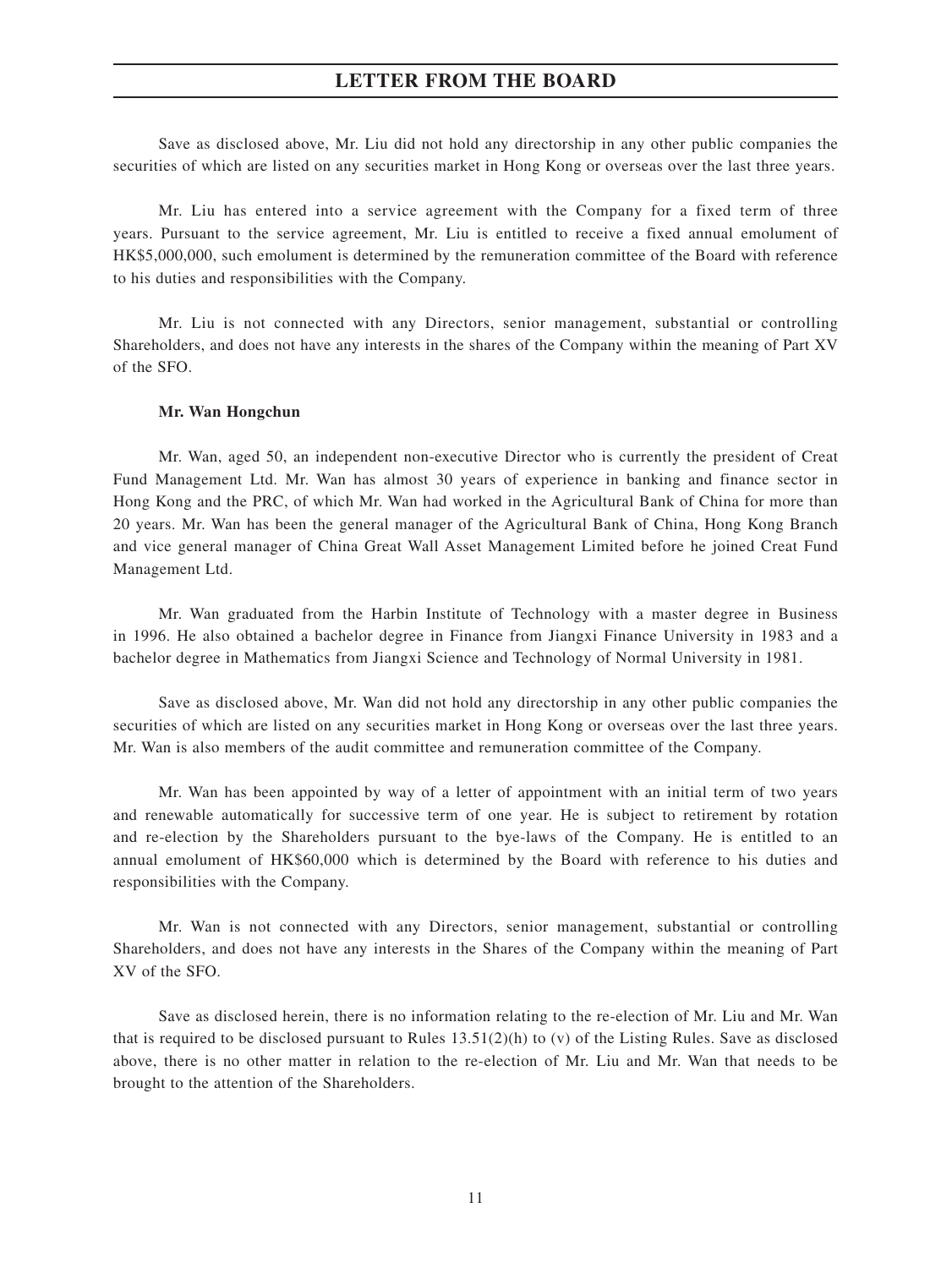#### **SPECIAL GENERAL MEETING**

Pursuant to the Listing Rules, the New General Mandate requires the approval of the Independent Shareholders at the SGM at which any of the controlling Shareholders and their associates or, where there are no controlling Shareholders, the Directors (excluding independent non-executive Directors) and the chief executive of the Company and their respective associates shall abstain from voting in favour of the relevant resolutions. Since the Company has no controlling Shareholders, the Directors (excluding independent non-executive Directors) and the chief executive of the Company and their respective associates shall abstain from voting in favour of the relevant resolutions at the SGM.

As at the Latest Practicable Date, (i) Mr. Du Lin Dong ("**Mr. Du**"), the chairman and an executive Director, was deemed to be interested in 566,784,830 Shares held by Rightfirst Holdings Limited ("**Rightfirst**") and personally holds 34,480,000 Shares; (ii) Mr. Pong Po Lam Paul ("**Mr. Pong**"), an executive Director, personally holds 1,200,000 Shares; (iii) Mr. Li Chaobo ("**Mr. Li**"), a non-executive Director, was deemed to be interested in 366,200,000 Shares held by Asia Unite Limited ("**Asia Unite**"), (iv) Mr. Ding Xiaobin ("**Mr. Ding**"), a non-executive Director, personally holds 500,000 Shares; (v) Mr. Fung Cheuk Nang Clement ("**Mr. Fung**"), a non-executive Director, personally holds 190,909,092 Shares; (vi) Mr. Ma Jie ("**Mr. Ma**"), a non-executive Director, personally holds 8,000,000 Shares and (vii) Dr. Cheung Wai Bun Charles ("**Dr. Cheung**"), an independent non-executive Director, personally holds 1,300,000 Shares.

Save as disclosed above, as at the Latest Practicable Date, none of the other Directors and the chief executive of the Company, and their respective associates have any Shares in the Company. Mr. Du, Rightfirst, Mr. Pong, Mr. Li, Asia Unite, Mr. Ding, Mr. Fung, Mr. Ma and Dr. Cheung and their respective associates will abstain from voting in relation to the resolutions to approve the refreshment of the New General Mandate at the SGM.

To the best of the Directors' knowledge, information and belief, having made all reasonable enquiries, no Shareholder is required to abstain from voting on the resolutions in relation to the re-election of the retiring Directors to be approved at the SGM.

Any vote of the Independent Shareholders and the Shareholders (as the case may be) at the SGM will be taken by poll for resolutions in relation to the granting and extension of New General Mandate and the re-election of the retiring Directors respectively.

The notice convening the SGM is set out on pages 22 to 24 of this circular. At the SGM, ordinary resolutions will be proposed to approve (i) the proposed grant of the New General Mandate; and (ii) the re-election of the retiring Directors. A form of proxy for use at the SGM is also enclosed with this circular. To be valid, the enclosed form of proxy, together with any power of attorney or other authority under which it is signed must be completed in accordance with the instructions printed thereon and delivered to the Hong Kong branch share registrar and transfer office of the Company, Tricor Tengis Limited, at 26/F., Tesbury Centre, 28 Queen's Road East, Wanchai, Hong Kong as soon as possible but in any event not less than 48 hours before the time appointed for the holding of the SGM or any adjourned meeting. The completion and return of the form of proxy will not preclude you from attending and voting at the SGM or any adjourned meeting in person if you so wish.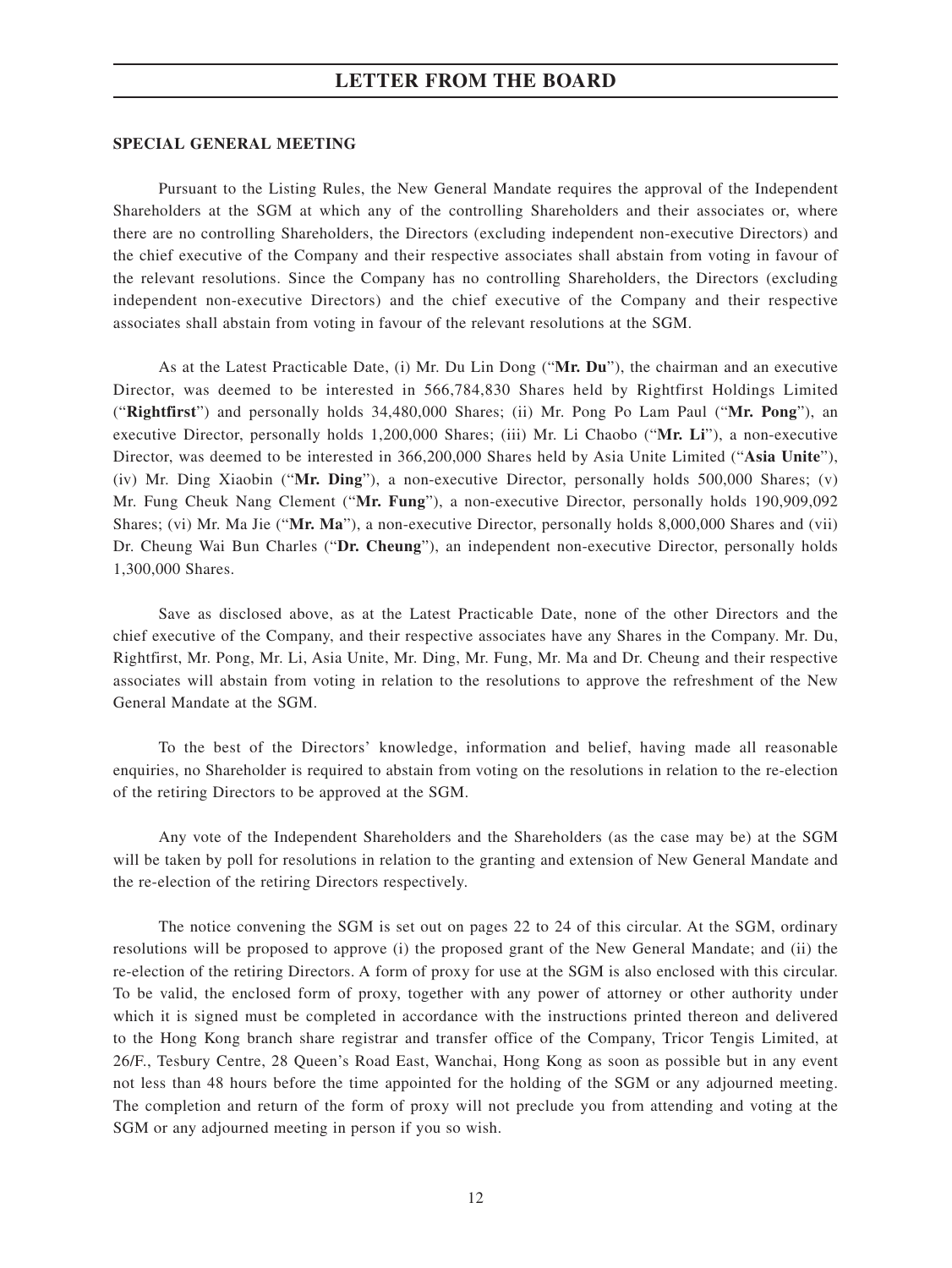#### **INDEPENDENT BOARD COMMITTEE**

The Independent Board Committee comprises Dr. Cheung Wai Bun Charles, Mr. Wan Hongchun and Mr. Zeng Xianggao, all being independent non-executive Directors. It has been established to advise the Independent Shareholders on the grant of the New General Mandate.

Nuada Limited has been appointed as the independent financial adviser to advise the Independent Board Committee and the Independent Shareholders in respect of the grant of the New General Mandate.

#### **RECOMMENDATIONS**

The Directors consider the refreshment of the New General Mandate is in the interest of the Company and the Shareholders as a whole and accordingly recommend the Independent Shareholders to vote in favour of the relevant resolutions to be proposed at the SGM for approving the grant of the New General Mandate.

The Independent Board Committee, having taken into account the advice of the Independent Financial Adviser, considers that the granting of the New General Mandate is fair and reasonable so far as the Shareholders are concerned and accordingly recommends the Independent Shareholders to vote in favour of the relevant resolutions to be proposed at the SGM for approving the grant of the New General Mandate.

In addition, the Directors also recommend the Shareholders to vote in favour of the ordinary resolutions approving the re-election of the retiring Directors as set out in the notice of the SGM.

#### **GENERAL INFORMATION**

Your attention is drawn to the letter of advice from the Independent Financial Adviser set out on pages 15 to 21 of this circular which contains its advice to the Independent Board Committee and the Independent Shareholders in connection with the grant of the New General Mandate and the letter from the Independent Board Committee set out on page 14 of this circular which contains its recommendation to the Independent Shareholders in relation to the grant of the New General Mandate.

#### **RESPONSIBILITY STATEMENT**

This circular, for which the Directors collectively and individually accept full responsibility, includes particulars given in compliance with the Listing Rules for the purpose of giving information with regard to the Company. The Directors, having made all reasonable enquiries, confirm that, to the best of their knowledge and belief, the information contained in this circular is accurate and complete in all material respects and not misleading or deceptive, and there are no other matters the omission of which would make any statement herein or this circular misleading.

> Yours faithfully For and on behalf of the Board **China Financial International Investments Limited Du Lin Dong** *Chairman*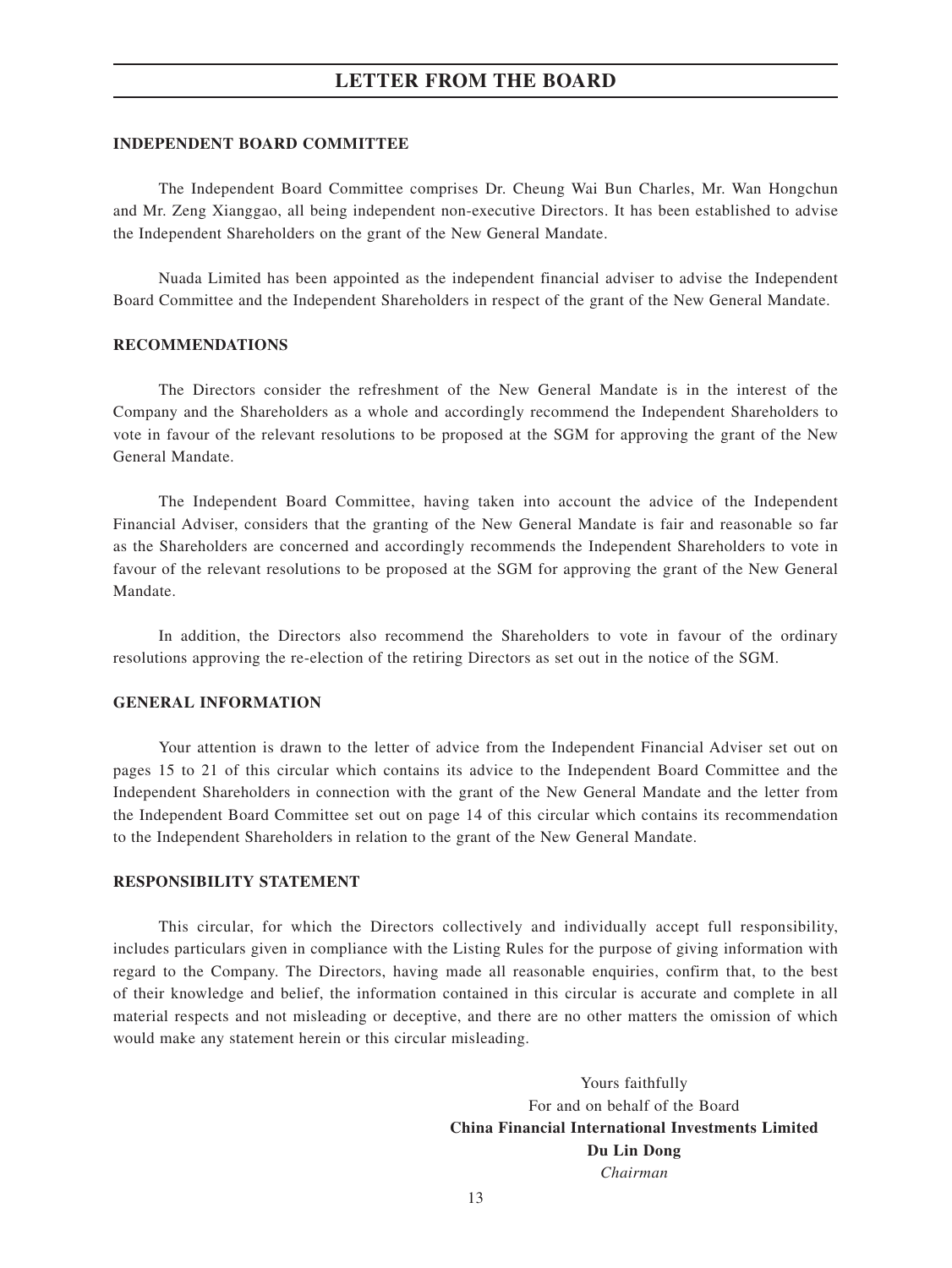### **LETTER FROM THE INDEPENDENT BOARD COMMITTEE**

*The following is the text of a letter from the Independent Board Committee setting out its recommendation to the Independent Shareholders in relation to the proposed refreshment of the New General Mandate:*



## **CHINA FINANCIAL INTERNATIONAL INVESTMENTS LIMITED**

# **中國金融國際投資有限公司**

*(incorporated in the Cayman Islands and continued in Bermuda with limited liability)* (Stock Code: 721)

14 February 2011

*To the Independent Shareholders*

Dear Sir or Madam,

### **PROPOSED REFRESHMENT OF GENERAL MANDATE TO ALLOT AND ISSUE SHARES**

We have been appointed as the Independent Board Committee to consider and advise you on in connection with the proposed refreshment of the New General Mandate, details of which are set out in the circular dated 14 February 2011 issued by the Company to the Shareholders (the "**Circular**"), of which this letter forms part. Terms defined in the Circular will have the same meanings when used herein unless the context otherwise requires.

We wish to draw your attention to the letter from the Board and the letter of advice from Nuada Limited set out on pages 4 to 13 and pages 15 to 21 of the Circular respectively.

Having taken into account the principal factors and reasons considered by Nuada Limited, its conclusion and advice, we concur with the view of Nuada Limited and consider the terms of the refreshment of the New General Mandate are fair and reasonable so far as the Independent Shareholders are concerned and the New General Mandate is in the interests of the Company and the Shareholders as a whole.

Accordingly, we recommend you to vote in favour of the ordinary resolutions to be proposed at the SGM to approve the refreshment of the New General Mandate and the transactions contemplated thereunder.

 **Dr. Cheung Wai Bun Charles** *J.P.* **Mr. Wan Hongchun Mr. Zeng Xianggao**

 Yours faithfully,  *Independent Board Committee*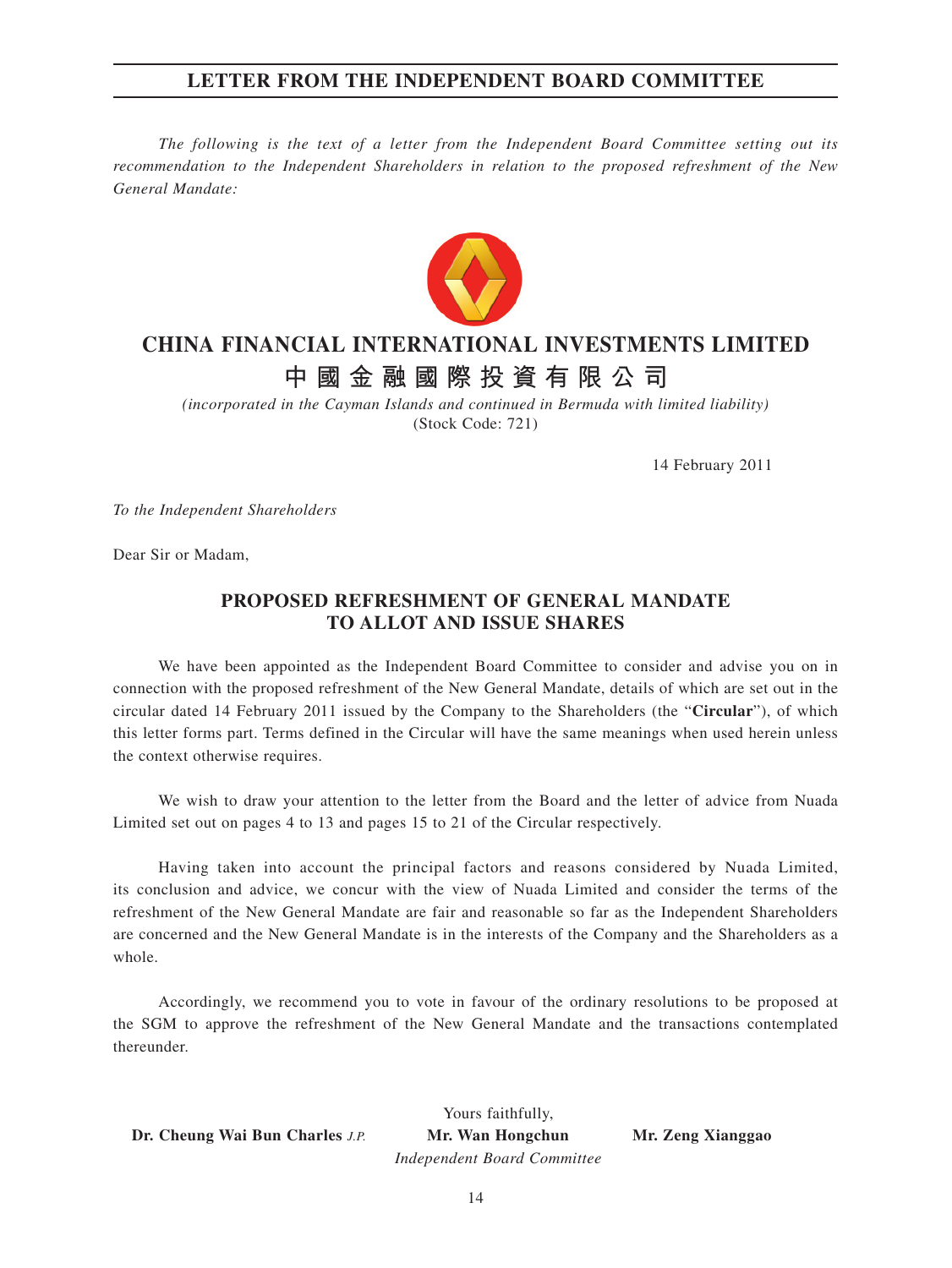*The following is the text of the letter of advice to the Independent Board Committee and the Independent Shareholders from Nuada Limited dated 14 February 2011 in relation to the grant of the New General Mandate for the purpose of this circular.*



Corporate Finance Advisory

 $\mathsf{N}_{\mathsf{I}}$   $\mathsf{I}$   $\mathsf{I}$   $\mathsf{I}$   $\mathsf{I}$   $\mathsf{I}$   $\mathsf{I}$   $\mathsf{I}$   $\mathsf{I}$   $\mathsf{I}$   $\mathsf{I}$   $\mathsf{I}$   $\mathsf{I}$   $\mathsf{I}$   $\mathsf{I}$   $\mathsf{I}$   $\mathsf{I}$   $\mathsf{I}$   $\mathsf{I}$   $\mathsf{I}$   $\mathsf{I}$   $\mathsf{I}$   $\mathsf{I}$   $\mathsf{I}$ 香港上環文咸東街111號BLINK 17字樓

14 February 2011

*To: the Independent Board Committee and the Independent Shareholders of China Financial International Investments Limited*

Dear Sirs,

### **PROPOSED REFRESHMENT OF GENERAL MANDATE TO ALLOT AND ISSUE NEW SHARES**

#### **INTRODUCTION**

We refer to the circular to the Shareholders dated 14 February 2011 (the "**Circular**") issued by the Company in which this letter forms part and our appointment as independent financial adviser to advise the Independent Board Committee and the Independent Shareholders in respect of the proposed grant of New General Mandate, details of which are set out in the letter from the Board (the "**Board's Letter**") contained in the Circular. Capitalised terms used in this letter shall have the same meanings ascribed to them in the Circular unless the context otherwise requires.

Pursuant to Rules 13.36(4) of the Listing Rules, the grant of the New General Mandate of the Company is subject to the approval of the Independent Shareholders by way of poll at the SGM with the controlling Shareholders of the Company and their associates or, where there are no controlling Shareholders, Directors (excluding the independent non-executive Directors) and the chief executive of the Company and their respective associates abstain from voting in favour of the relevant resolutions.

The Independent Board Committee has been formed to advise the Independent Shareholders on whether the proposed grant of the New General Mandate is fair and reasonable so far as the Independent Shareholders are concerned and whether it is in the interests of the Company and the Shareholders as a whole.

### **BASIS OF OUR OPINION**

In formulating our opinion, we have relied on the information, statements, opinions and representations supplied to us by the Company and the Directors and we have assumed that all such information, statements, opinions and representations contained or referred to in the Circular were true, accurate and complete at the time they were made and continue to be true, accurate and complete at the date of the Circular, and we have relied on the same. We have also assumed that all statements of belief,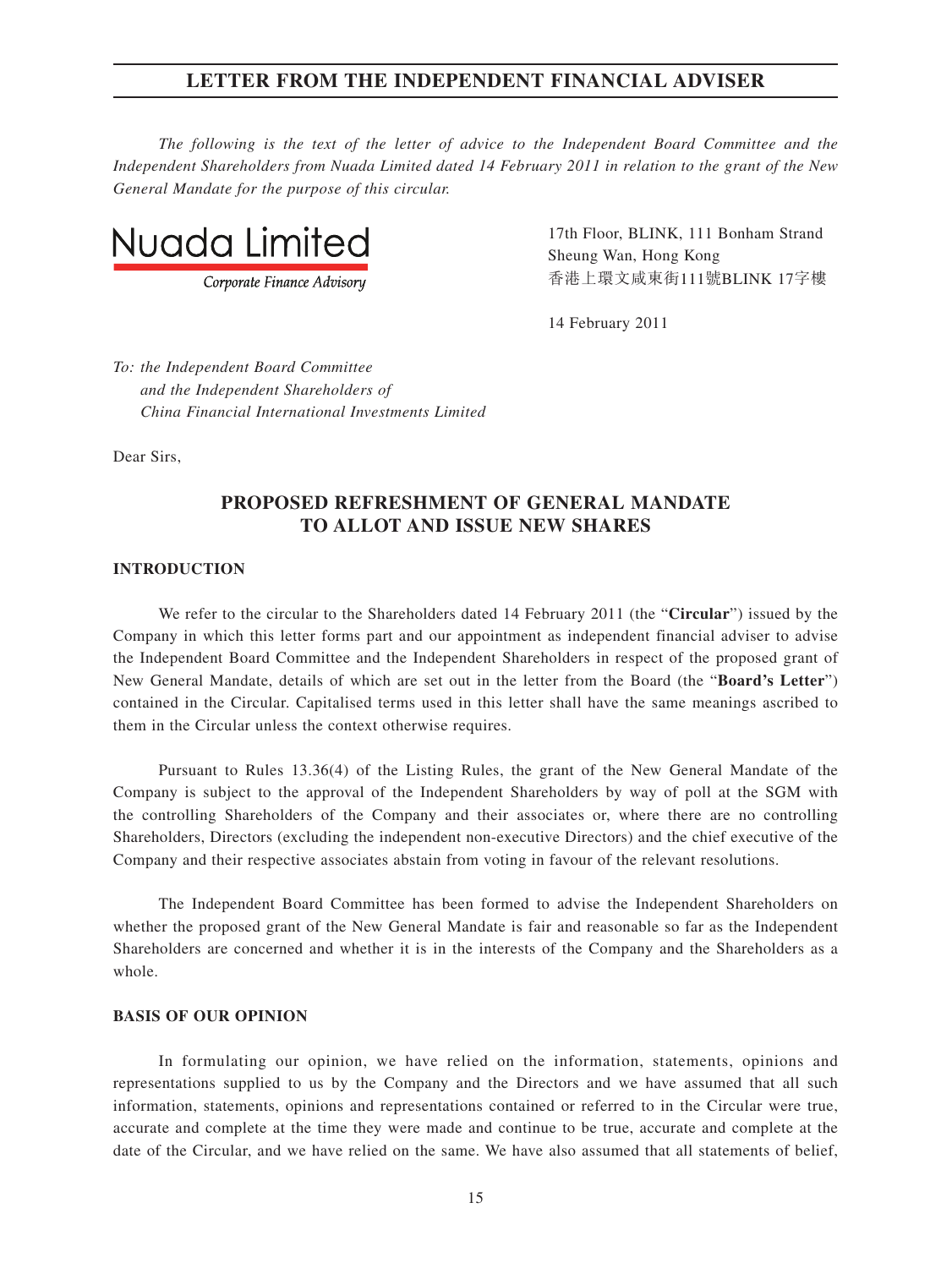opinion and intention of the Directors as set out in the Board's Letter were reasonably made after due and careful inquiry. We have also sought and obtained confirmation from the Company that no material facts have been omitted from the information provided and referred to in the Circular. We consider that we have been provided sufficient information to enable us to reach an informed view regarding the proposed grant of the New General Mandate, and to justify reliance on the accuracy of the information contained in the Circular so as to provide a reasonable basis of our opinions. We have no reason to suspect that any material facts or information (which is known to the Company) have been omitted or withheld from the information supplied or opinions expressed in the Circular nor to doubt the truth and accuracy of the information and facts, or the reasonableness of the opinions expressed by the Company and the Directors which have been provided to us. We have not, however, carried out any independent verification on the information provided to us by the Directors, nor have we conducted an independent in-depth investigation into the business and affairs of the Group.

#### **PRINCIPAL FACTORS AND REASONS CONSIDERED**

In arriving at our opinion in respect of the proposed grant of the New General Mandate, we have taken the following principal factors and reasons into consideration:

#### **Background**

At the AGM, Shareholders approved, among other things, an ordinary resolution to grant to the Directors the Current General Mandate to issue not more than 596,966,806 Shares, being 20% of the aggregate nominal amount of the issued share capital of the Company of 2,984,834,030 Shares as at the date of passing of the resolution. Since the AGM and except for the proposed grant of the New General Mandate herein, the Company has not refreshed its general mandate granted at the AGM.

During the period from the grant of the Current General Mandate to the Latest Practicable Date, 596,960,000 Shares out of the Current General Mandate have been or earmarked to be utilized by the Company for the Subscriptions. After such issue of Shares, the remaining number of Shares to be issued under the Current General Mandate have been reduced to 6,806. To maintain the financial flexibility necessary for the Group's future business development, the Directors therefore propose to seek the approval of the Independent Shareholders at the SGM for the granting of the New General Mandate.

As at the Latest Practicable Date, the Company had an aggregate of 3,648,054,030 Shares in issue. Subject to the passing of the ordinary resolutions for the approval of the New General Mandate and on the basis that no further Shares are issued and/or repurchased by the Company between the Latest Practicable Date and the date of the SGM, the Company would be allowed under the New General Mandate to allot and issue up to 729,610,806 Shares, being 20% of the total number of Shares in issue as at the Latest Practicable Date.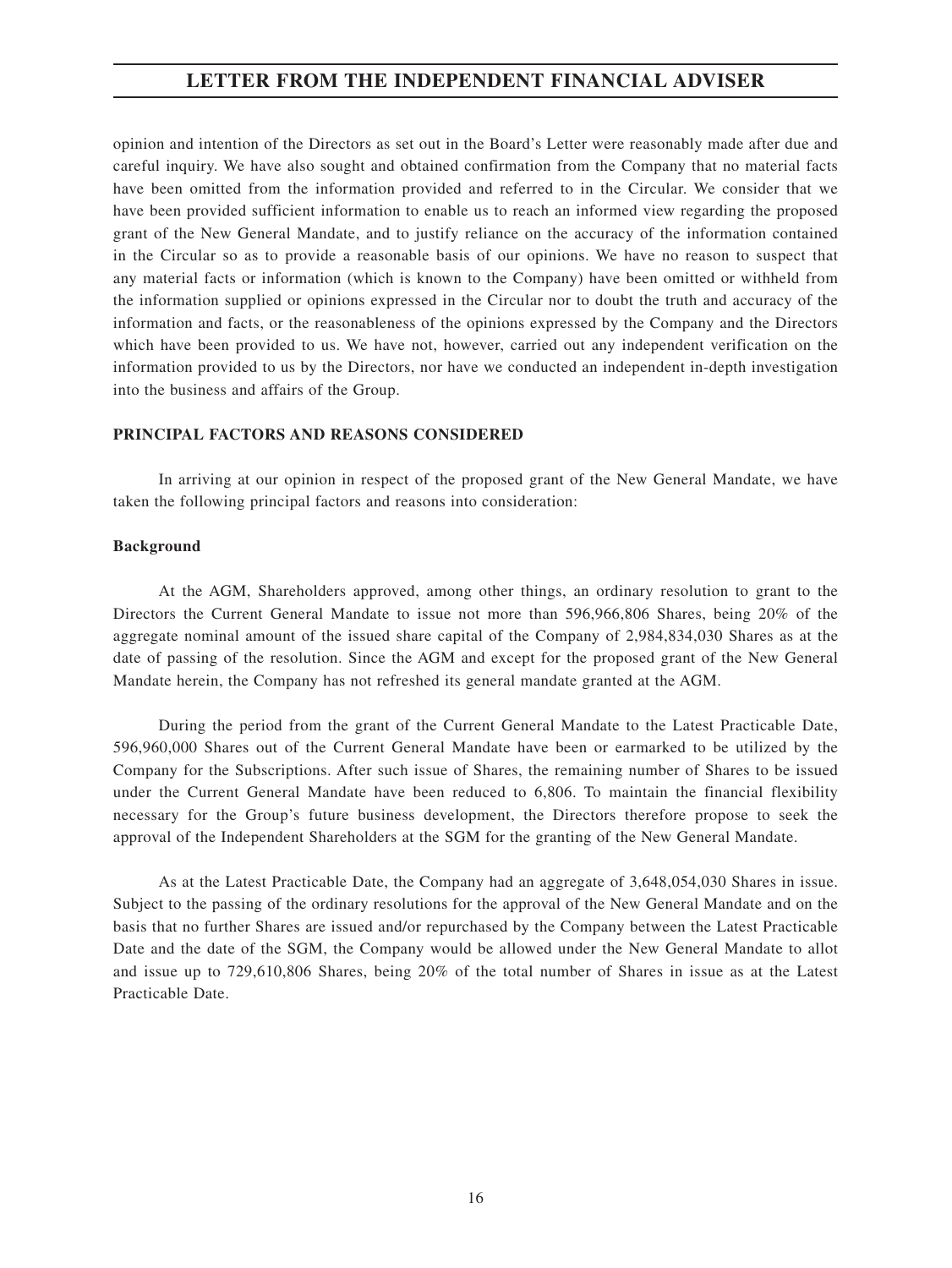#### **Reasons for the grant of the New General Mandate**

As advised by the Company, the Directors consider that equity financing to be an important avenue of resources to the Group since it does not create any interest paying obligations on the Group. Given the Current General Mandate has almost been fully utilized or earmarked to be utilized, the Board considers that the refreshment of the Current General Mandate is necessary so that should future funding needs arise or attractive terms for investment in Shares become available from potential investors, the Board will be able to respond to the market and such investment opportunities promptly. Accordingly, the Directors consider that the proposed grant of the New General Mandate is in the best interests of the Company and the Shareholders as a whole.

#### *Business of the Group*

The Company is an investment holding company and its principal subsidiaries are engaged in the holding of equity or equity-related investments and the provision of management services to the investee companies.

For reference purpose, according to the annual report 2010 of the Company, turnover recognized by the Group for the financial year ended 30 June 2010 was the sale proceeds and dividend income from listed investments of approximately HK\$151.48 million, representing approximately 43% increase as compared to the previous financial year, and after taking into account of dividend income and net realized gain on disposal of listed securities, the Group recorded revenue of approximately HK\$19.18 million as compared to a loss of HK\$6.75 million for the previous financial year, while the other revenue and income which comprised of interest income and other income was approximately HK\$2.16 million. For the financial year ended 30 June 2010, the Group recorded net profit of approximately HK\$27.63 million, representing approximately 56% increase as compared to the previous financial year.

As advised by the Company, in view of recent strong economic growth in the PRC, the Company intends to strengthen investments in the PRC. The Company has entered into a couple of agreements in this aspect as disclosed in the Acquisition Announcement. Save as disclosed, there is no immediate funding need for the Group's current operations and that there is currently no concrete proposal presented by potential investors for investment in Shares.

As stated in the annual report 2010 of the Company, the Group considers the PRC to be a very important market and has already deployed resources actively exploring business opportunities in the PRC, and the Group is well equipped to capture investment opportunities for future growth and better return for Shareholders. Given that, should any investment opportunities arise that would require the issuance of new Shares and a specific mandate has to be sought, the Directors are uncertain as to whether the requisite approval from Shareholders could be obtained in a timely manner. In addition, the New General Mandate offers an opportunity for the Directors to capture a favourable equity market condition to raise funds by issuing new Shares. The Directors believe that the New General Mandate would offer the Group more flexibility to capture investment opportunities which may arise at any time and require prompt investment decision by the Group. The Directors also consider that the New General Mandate would provide the Company with the maximum flexibility to raise additional capital for any future investment or as working capital of the Group if necessary.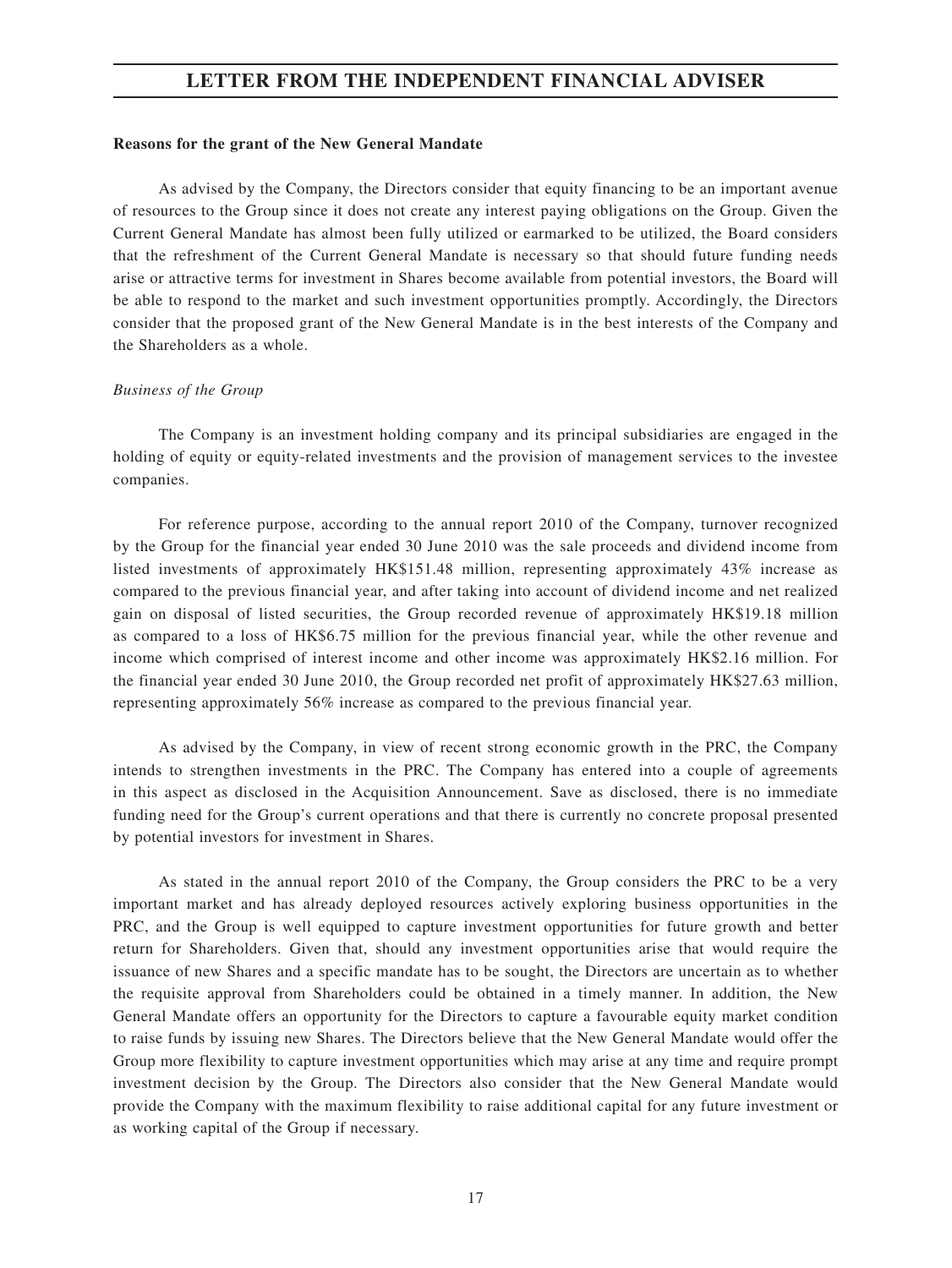For the past twelve months prior to the Latest Practicable Date, the Company had conducted the following fund raising activities:

| Date of initial<br>announcement | <b>Description</b>                                                                               | <b>Estimated</b><br>net proceeds<br>(approximately) | Intended use<br>of proceeds  | Actual use of proceeds<br>as at the Latest<br><b>Practicable Date</b>                                                                                             |
|---------------------------------|--------------------------------------------------------------------------------------------------|-----------------------------------------------------|------------------------------|-------------------------------------------------------------------------------------------------------------------------------------------------------------------|
| 16 November 2010                | Subscription of<br>496,700,000 Shares<br>at the subscription price<br>of HK\$0.15 per Share      | HK\$74 million                                      | For potential<br>investments | Not yet utilised, but is expected<br>to be used for potential<br>investments pursuant to the<br>Three Agreements                                                  |
| 12 December 2010                | The subscriptions of<br>596,960,000 Shares<br>at the subscription price<br>of HK\$0.25 per Share | HK\$149 million                                     | For potential<br>investments | Not yet utilised, but is expected<br>be used for potential<br>investments pursuant<br>to the Three Agreements and<br>the Framework Agreement<br>when materialised |

Save for disclosed herein, the Company has not conducted any other equity fund raising activities in the past twelve months immediately preceding the Latest Practicable Date. Notwithstanding the Company has raised the Proceeds of approximately HK\$223 million from the above-mentioned fund raising activities which have not been utilised as at the Latest Practicable Date, such net proceeds are expected to be applied for potential investments pursuant to the Three Agreements and the Framework Agreement when materialised. As disclosed in the Acquisition Announcement, the Company is required to inject RMB111,000,000 (equivalent to approximately HK\$130,580,000) in respect of the Three Agreements. In addition, as disclosed in the Acquisition Announcement, a non-legal binding Framework Agreement was entered by the Company for the Possible Acquisition. If the Framework Agreement is materialised, it is expected that the Company will further be required to inject up to approximately RMB330,000,000 (equivalent to approximately HK\$388,240,000). Nevertheless, it is uncertain as to when and whether the Framework Agreement will be materialised. Accordingly, if and when the Framework Agreement or any other investment opportunities identified by the Group is/are materialised which may require equity financing, the Company is uncertain as to whether the requisite approval from Shareholders could be obtained in a timely manner, while the New General Mandate would represent a feasible financing alternative for the Group to capture any such possible investment opportunities in a timely manner. Although the above-mentioned fund raising activities have inevitably caused dilution impact on the shareholdings of the Company, such fund raising activities provide the Group with the funds for financing its potential investments, which is in line with the principal business and investment strategies of the Group.

Notwithstanding any utilisation of the New General Mandate would cause further dilution impact on the shareholdings of the Group, in light of (i) the principal activities of the Group in holding of equity or equity-related investments, which is capital intensive in nature; (ii) the net proceeds from the abovementioned fund raising activities is expected to be applied for the potential investments, including the Three Agreements; and (iii) in case the Framework Agreement is materialised, the Company is required to inject additional capital as detailed above, we are of the opinion that the New General Mandate would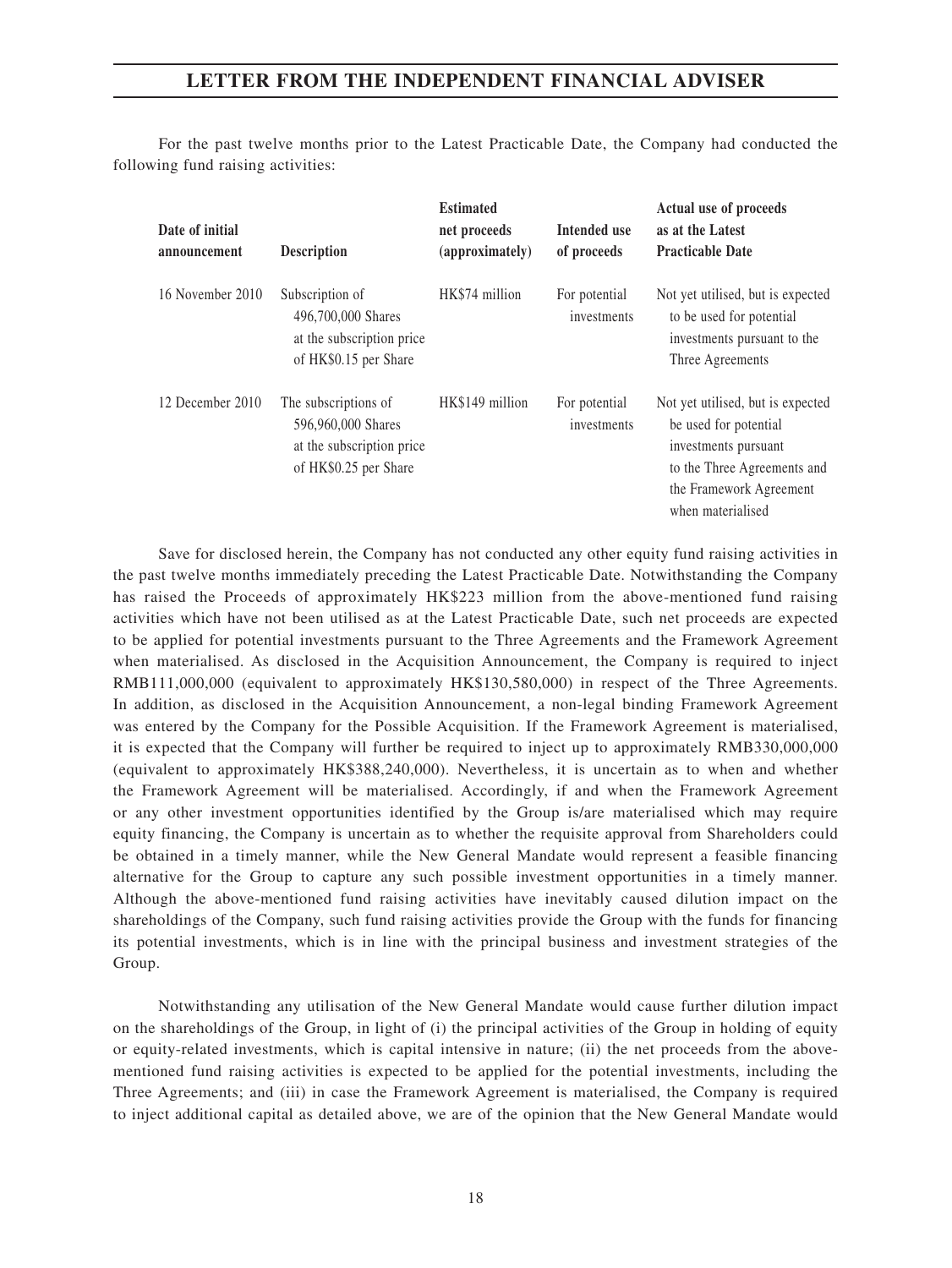provide the Company with more flexibility essential for fulfilling any possible funding needs for future investment and investment decisions in a timely manner. As such, we are of the view that the grant of the New General Mandate will be in the interests of the Company and the Shareholders as a whole.

#### *Other financing alternative*

The Board considers equity financing to be an important avenue of resources for the Group since it does not create any interest paying obligations on the Group. In appropriate circumstances, the Group may also consider other financing methods such as debt financing or internal cash resources to fund its future investment and/or business development. While sufficient for its present requirements, there is no certainty that such cash resources will be adequate or other financing alternatives will be available for appropriate investment that may be identified by the Company in the future. In addition, debt financing may incur interest burden on the Group and it may subject to lengthy due diligence and negotiations with the banks with reference to the Group's financial position, capital structure and the financial market condition at that time. The Directors consider that equity financing such as issuance of new Shares may be an appropriate means to fund such investments and/or acquisitions and provide additional working capital for future development and expansion of the Group.

We consider that the proposed grant of the New General Mandate will provide the Company with an additional alternative and it is reasonable for the Company to have the flexibility in deciding the financing methods for its future development, including equity financing. As such, we are of the view that the proposed grant of the New General Mandate will be in the interest of the Company and the Shareholders as a whole. We also consider it is prudent and reasonable for the Group to maintain a strong capital base while additional funding may be needed for investment and business expansion purposes from time to time. We are of the view that the New General Mandate could provide the Company with flexible financing option to raise additional capital for any future needs or as working capital of the Group and therefore is fair and reasonable.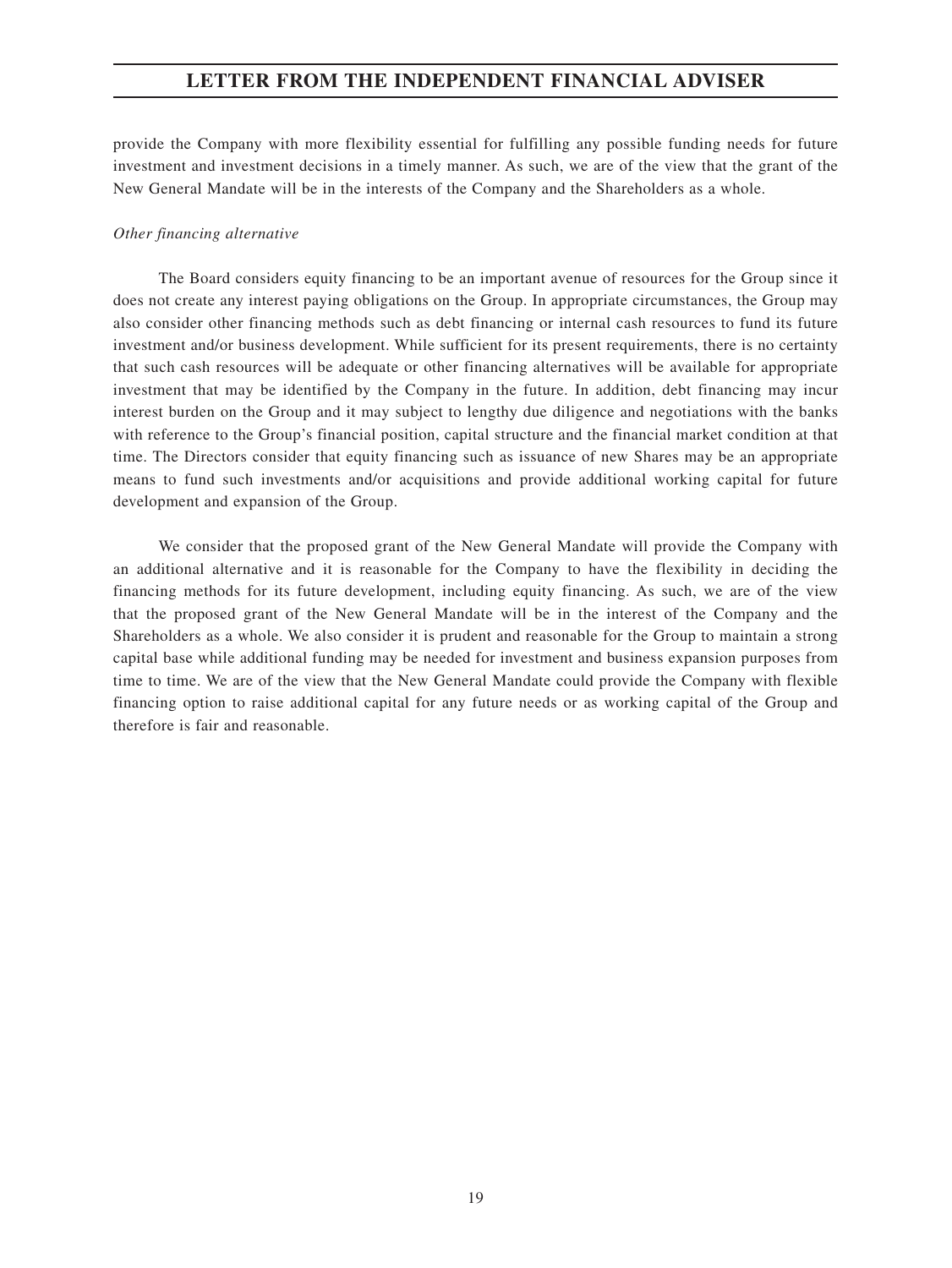#### **POTENTIAL DILUTION TO EXISTING SHAREHOLDING OF THE COMPANY**

Set out below is a table showing the shareholding structure of the Company as at the Latest Practicable Date, and, for illustrative purpose, the potential dilution effect upon full utilisation of the New General Mandate, assuming no other Shares are issued and/or repurchased by the Company prior to the date of the SGM:

| <b>Shareholders</b>                  | Upon full utilisation of the<br><b>New General Mandate</b><br>(assuming no other Shares are issued<br>and/or repurchased by the Company<br>from the Latest Practicable<br>As at the Latest Practicable Date<br>Date and up to the date of the SGM) |               |               |               |
|--------------------------------------|----------------------------------------------------------------------------------------------------------------------------------------------------------------------------------------------------------------------------------------------------|---------------|---------------|---------------|
|                                      | No. of Shares                                                                                                                                                                                                                                      | Approximate % | No. of Shares | Approximate % |
| Rightfirst Holdings Limited (Note 1) | 566,784,830                                                                                                                                                                                                                                        | 15.54         | 566,784,830   | 12.94         |
| Du Lin Dong                          | 34,480,000                                                                                                                                                                                                                                         | 0.95          | 34,480,000    | 0.79          |
| Sub-total                            | 601,264,830                                                                                                                                                                                                                                        | 16.49         | 601,264,830   | 13.73         |
| Pong Po Lam Paul (Note 2)            | 1,200,000                                                                                                                                                                                                                                          | 0.03          | 1,200,000     | 0.03          |
| Asia Unite Limited (Note 3)          | 366,200,000                                                                                                                                                                                                                                        | 10.04         | 366,200,000   | 8.37          |
| Ding Xiaobin (Note 4)                | 500,000                                                                                                                                                                                                                                            | 0.01          | 500,000       | 0.01          |
| Cheung Wai Bun Charles (Note 5)      | 1,300,000                                                                                                                                                                                                                                          | 0.04          | 1,300,000     | 0.03          |
| Fung Cheuk Nang Clement (Note 6)     | 190,909,092                                                                                                                                                                                                                                        | 5.23          | 190,909,092   | 4.36          |
| Ma Jie (Note 7)                      | 8,000,000                                                                                                                                                                                                                                          | 0.22          | 8,000,000     | 0.18          |
| Existing public Shareholders         | 2,478,680,108                                                                                                                                                                                                                                      | 67.94         | 2,478,680,108 | 56.62         |
| Shares to be issued under the        |                                                                                                                                                                                                                                                    |               |               |               |
| New General Mandate                  |                                                                                                                                                                                                                                                    |               | 729,610,806   | 16.67         |
| <b>Total</b>                         | 3,648,054,030                                                                                                                                                                                                                                      | 100.00        | 4,377,664,836 | 100.00        |

*Notes:*

- 1. The entire issued capital of Rightfirst Holdings Limited is beneficially owned by Mr. Du Lin Dong, the chairman and an executive Director.
- 2. Mr. Pong Po Lam Paul is an executive Director.
- 3. Asia Unite Limited, a company incorporated in Hong Kong with limited liability, the entire issued share capital of which is beneficially owned by Mr. Li Chaobo, a non-executive Director.
- 4. Mr. Ding Xiaobin is a non-executive Director.
- 5. Dr. Cheung Wai Bun Charles is an independent non-executive Director.
- 6. Mr. Fung Cheuk Nang Clement is a non-executive Director.
- 7. Mr. Ma Jie is a non-executive Director.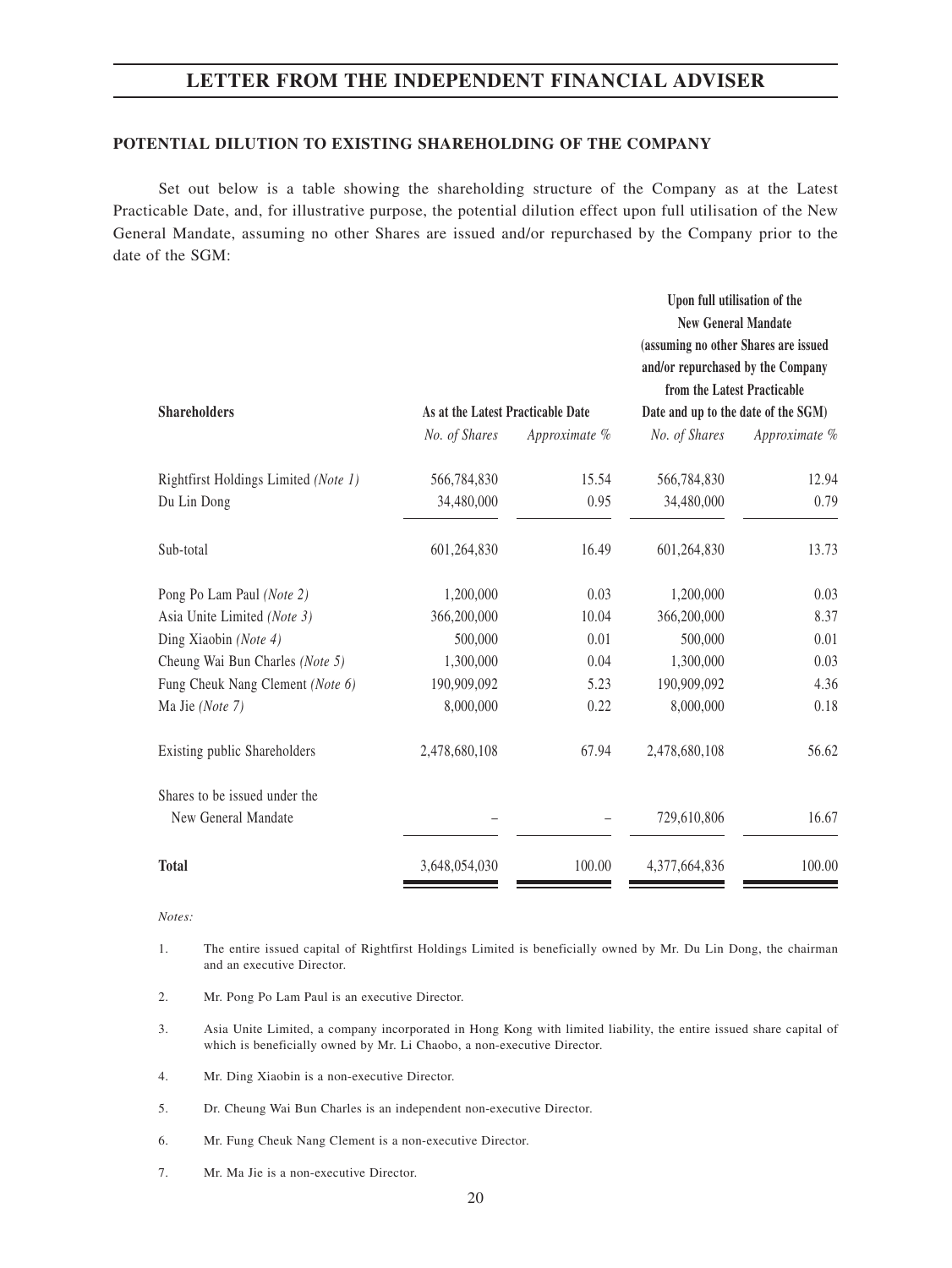As illustrated in the table above, the aggregate shareholding of the existing public Shareholders will decrease from approximately 67.94% as at the Latest Practicable Date to approximately 56.62% upon full utilisation of the New General Mandate, assuming no other Shares are issued and/or repurchased by the Company prior to the date of the SGM.

Taking into account the benefits of the New General Mandate as discussed above and the fact that the shareholdings of all Shareholders will be diluted proportionately, we consider such dilution or potential dilution effect of shareholdings of the Shareholders to be acceptable.

#### **RECOMMENDATIONS**

Having considered the above principal factors and reasons, we are of the view that the proposed grant of the New General Mandate is fair and reasonable and in the interests of the Company and the Shareholders as a whole. Accordingly, we would recommend the Independent Shareholders and advise the Independent Board Committee to recommend to the Independent Shareholders to vote in favour of the relevant resolutions to be proposed at the SGM.

> For and on behalf of **Nuada Limited Bernard Chan** *Executive Director*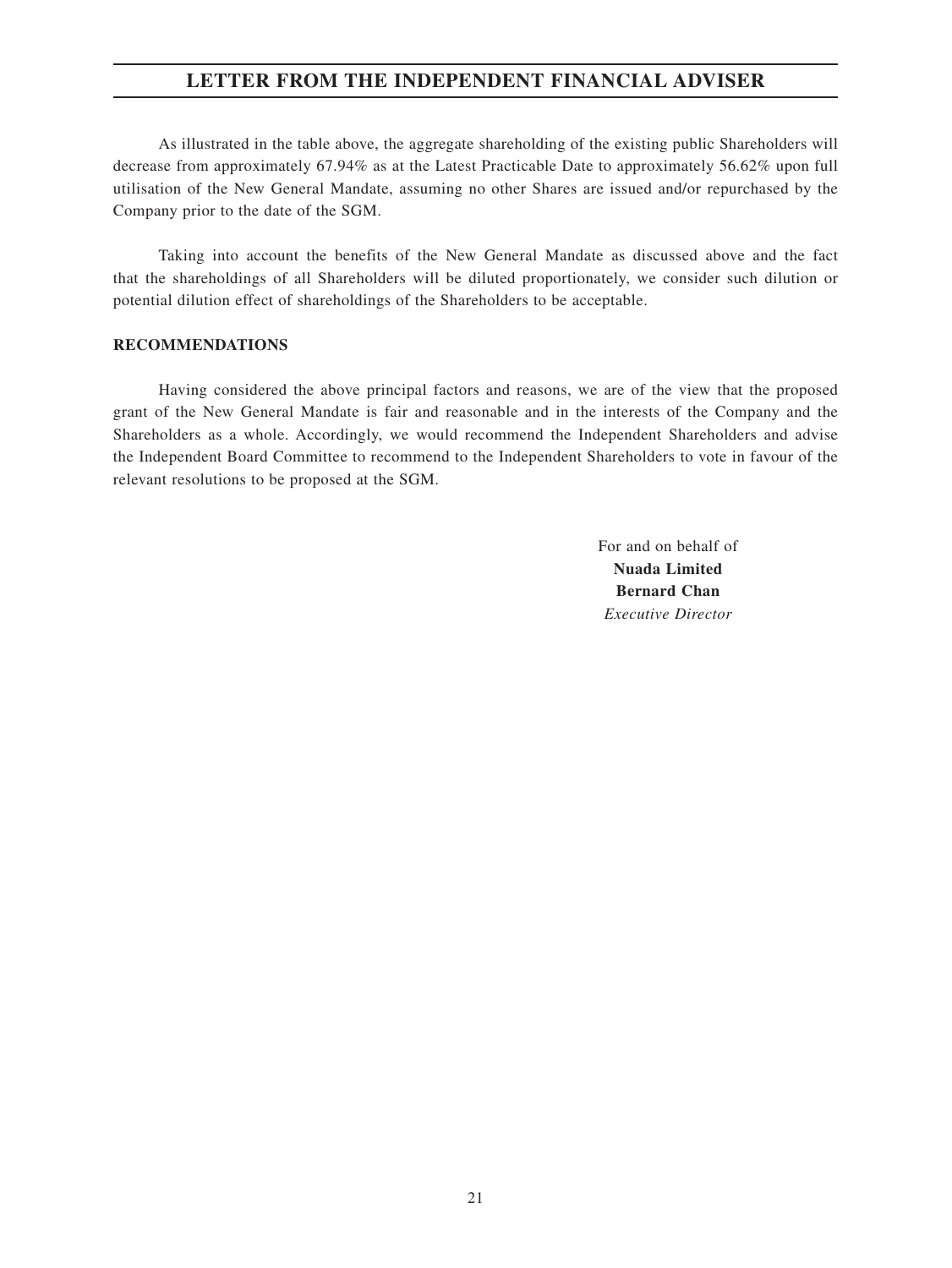### **NOTICE OF SGM**



## **CHINA FINANCIAL INTERNATIONAL INVESTMENTS LIMITED**

# **中國金融國際投資有限公司**

*(incorporated in the Cayman Islands and continued in Bermuda with limited liability)* (Stock Code: 721)

#### **NOTICE OF SPECIAL GENERAL MEETING**

**NOTICE IS HEREBY GIVEN** that a special general meeting (the "**SGM**") of China Financial International Investments Limited (the "**Company**") will be held at Suite 6305, 63/F, Central Plaza, 18 Harbour Road, Wanchai, Hong Kong on Thursday, 3 March 2011 at 11:00 a.m. for the purpose of considering and, if thought fit, passing with or without amendments, the following resolutions of the Company:

#### **ORDINARY RESOLUTIONS**

- 1. **"THAT**, to the extent not already exercised, the mandate to allot and issue shares of the Company given to the directors (the "**Directors**") of the Company at the annual general meeting (the "**AGM**") of the Company held on 30 November 2010 be and is hereby revoked and replaced by the mandate **THAT**:
	- (a) subject to paragraph (c) below, pursuant to the Rules (the "**Listing Rules**") Governing the Listing of Securities on The Stock Exchange of Hong Kong Limited (the "**Stock Exchange**"), the exercise by the Directors during the Relevant Period (as defined below) of all the powers of the Company to allot, issue and deal with unissued shares of the Company (the "**Shares**") and to make or grant offers, agreements and options, including warrants to subscribe for Shares, which might require the exercise of such powers be and the same is hereby generally and unconditionally approved;
	- (b) the approval in paragraph (a) above shall authorise the Directors during the Relevant Period to make or grant offers, agreements and options which might require the exercise of such powers after the end of the Relevant Period;
	- (c) the aggregate nominal amount of share capital allotted or agreed conditionally or unconditionally to be allotted (whether pursuant to options or otherwise) by the Directors pursuant to the approval in paragraph (a) above, otherwise than pursuant to (i) a Rights Issue (as defined below); or (ii) the exercise of any options granted under the existing share option scheme of the Company; or (iii) any scrip dividend or similar arrangements providing for the allotment and issue of Shares in lieu of the whole or part of a dividend on Shares in accordance with the bye-laws (the "**Bye-laws**") of the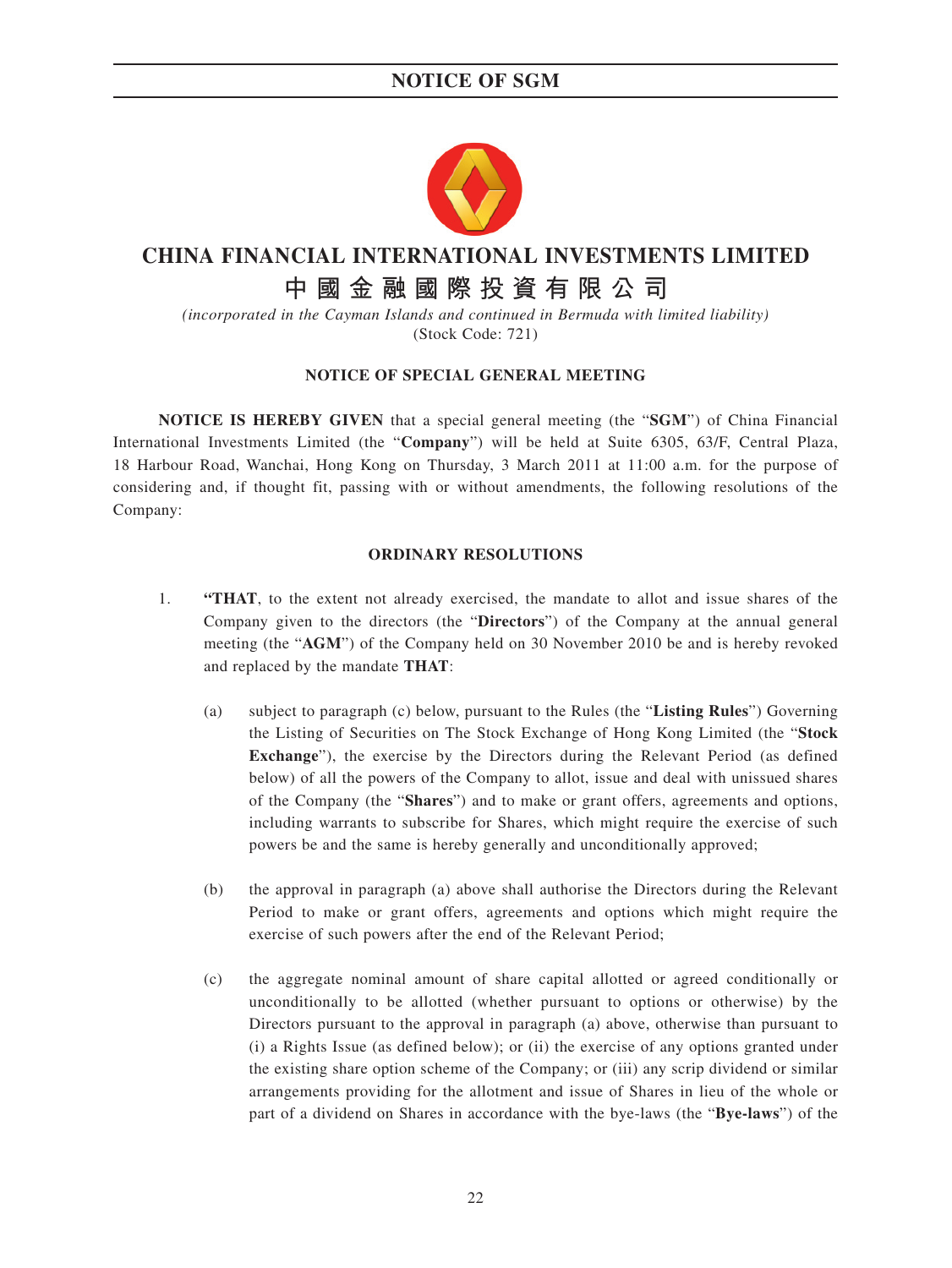### **NOTICE OF SGM**

Company in force from time to time; or (iv) any issue of Shares upon the exercise of rights of subscription or conversion under the terms of any warrants of the Company or any securities which are convertible into Shares, shall not exceed the aggregate of:

- (i) 20 per cent. of the aggregate nominal amount of the share capital of the Company in issue on the date of the passing of this resolution; and
- (ii) (if the Directors are so authorised by a separate ordinary resolution of the shareholders of the Company) the nominal amount of any share capital of the Company repurchased by the Company subsequent to the passing of this resolution (up to a maximum equivalent to 10 per cent. of the aggregate nominal amount of the share capital of the Company in issue on the date of the passing of such resolution),

and the authority pursuant to paragraph (a) of this resolution shall be limited accordingly; and

(d) for the purposes of this resolution:

"**Relevant Period**" means the period from the date of the passing of this resolution until whichever is the earliest of:

- (i) the conclusion of the next annual general meeting of the Company;
- (ii) the expiration of the period within which the next annual general meeting of the Company is required by the Bye-laws, the Companies Act 1981 of Bermuda or any other applicable laws of Bermuda to be held; or
- (iii) the passing of an ordinary resolution by the shareholders of the Company in general meeting revoking or varying the authority given to the Directors by this resolution;

"**Rights Issue**" means an offer of Shares, or offer or issue of warrants, options or other securities giving rights to subscribe for Shares open for a period fixed by the Directors to holders of Shares on the register on a fixed record date in proportion to their then holdings of Shares (subject to such exclusion or other arrangements as the Directors may deem necessary or expedient in relation to fractional entitlements, or having regard to any restrictions or obligations under the laws of, or the requirements of, or the expense or delay which may be involved in determining the existence or extent of any restrictions or obligations under the laws of, or the requirements of, any jurisdiction outside Hong Kong or any recognised regulatory body or any stock exchange outside Hong Kong)."